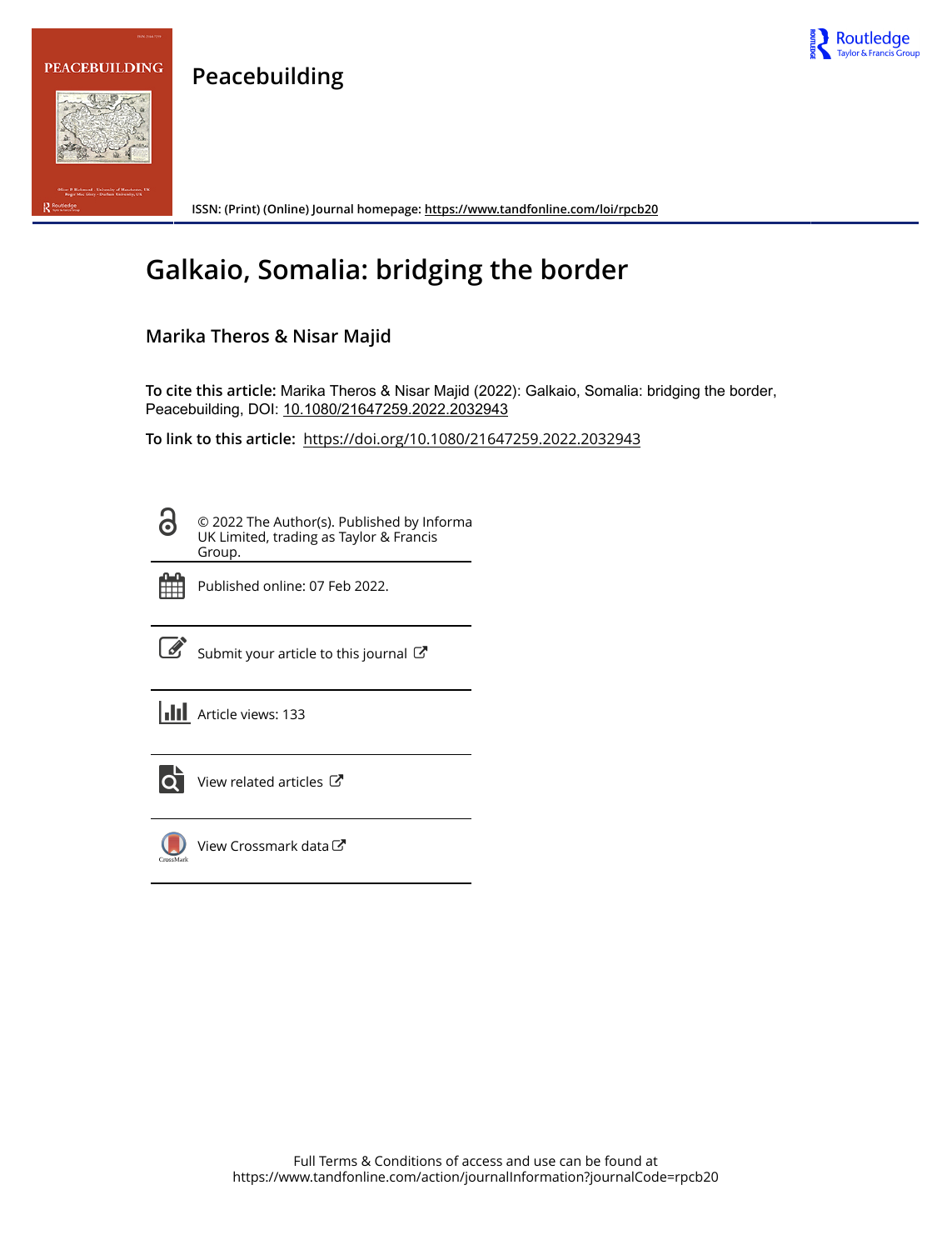Routledge Taylor & Francis Group

**a** OPEN ACCESS **a** Check for updates

# **Galkaio, Somalia: bridging the border**

#### M[a](#page-1-0)rika Theros<sup>a</sup> and Nisar Majid<sup>b</sup>

<span id="page-1-0"></span><sup>a</sup>Conflict Research Programme, London School of Economics, London, UK; <sup>b</sup>Research Director of Conflict Research Programme (Somalia Portfolio) at the LSE, London, UK

#### **ABSTRACT**

A better understanding of 'local' agreements vis-a-vis national reconciliation processes is a strong current in policy and academic circles, with Somalia acknowledged as a relevant context with a rich history of such processes. This article examines a local agreement reached in Galkaio, a divided city where renewed violence had national implications around the formation of a new Federal system. It explores the role of external mediators, and strategies used to create buy-in at different levels in the process in order to forge ann agreement that could end violence and address some underlying conflict drivers. It argues how experimentation with sequencing, linking and moving between levels helped ensure the viability and sustainability of the process. It contributes to the literature on mediating multi-level conflicts by focusing analysis on the role played by external mediators, demonstrating the importance of who mediates and how while providing insight into dynamic conflict mediation environments.

#### **ARTICLE HISTORY**

Received 10 September 2021 Accepted 20 January 2022

#### **KEYWORDS**

Somalia; mediation; local agreements; peacebuilding; statebuilding

### **1. Introduction**

Since the end of the Cold War, structural shifts in the global landscape of conflict and peace-making have prompted reviews of dominant approaches to managing and resolving violent conflict. Today's armed conflicts are characterised by complexity, the proliferation and fragmentation of actors, the mixture of political and criminal violence, intensified geopolitical and regional involvement, and the presence of ideological and identity-based conflict. These factors challenge linear approaches to conflict resolution, blurring traditional distinctions between 'inter-state' and 'intra-state' conflicts largely fought between two or more cohesive sides. While the 'local turn' in peacebuilding helpfully emphasises the need to engage with local actors, structures and dynamics, there remains a tendency to treat the 'local' as a bounded category and to overlook how local and global actors, processes and forces interact to shape and sustain intractable conflicts.<sup>1</sup> Understanding how these levels interact and how to design a multi-dimensional approach, is increasingly becoming an urgent challenge for political and diplomatic interventions.

**CONTACT** Marika Theros **M** m.theros@lse.ac.uk

© 2022 The Author(s). Published by Informa UK Limited, trading as Taylor & Francis Group.

This is an Open Access article distributed under the terms of the Creative Commons Attribution-NonCommercial-NoDerivatives License (http://creativecommons.org/licenses/by-nc-nd/4.0/), which permits non-commercial re-use, distribution, and reproduction in any medium, provided the original work is properly cited, and is not altered, transformed, or built upon in any way.

*All research conducted for this article comes under the CRP Somalia programme, which has been approved by the LSE Research Ethics Committee, and the approval number is REC ref 000892f.* <sup>1</sup>

<span id="page-1-1"></span>John Heathershaw, 'Unpacking the Liberal Peace: the Merging of Peacebuilding Discourses', *Millennium* 36, no. 3 (May 2008): 597–621.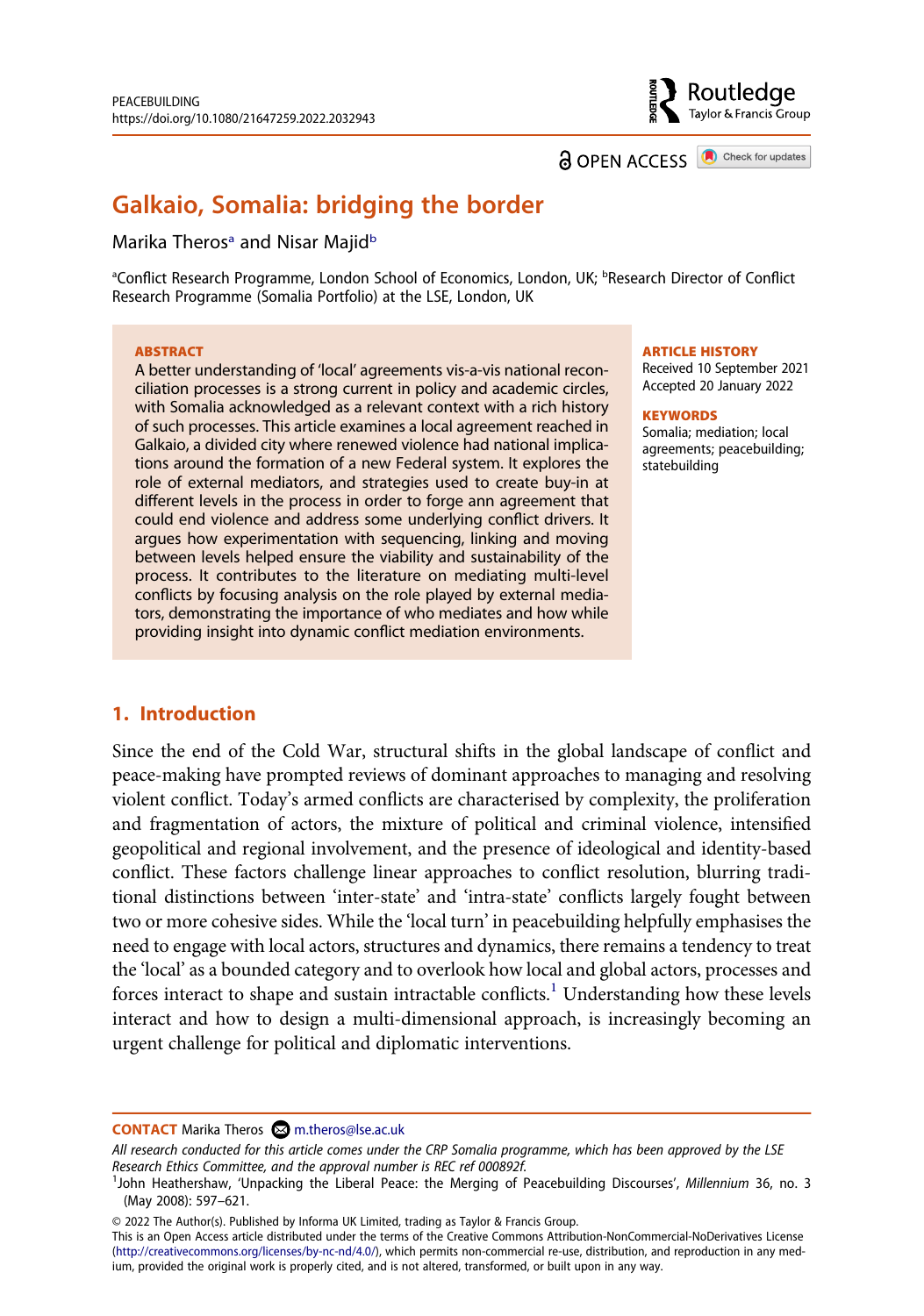Somalia provides a rich history of experience in peace-making at multiple levels. Since the collapse – or disassembly – of the state in 1991, there have been several national reconciliation conferences as well as un-counted numbers of sub-national peace processes[.2](#page-2-0) This article examines the recent case of the Galkaio agreement, important in many ways, as Galkaio town represents a critical contemporary and historical boundary within Somalia, including within the current state-building project. It specifically explores the role that key external mediators played to influence the process and outcome and argues that their strategies created an inclusive process-oriented approach across multiple levels that successfully combined both Somali and international actors and resources.

This paper contributes to the growing literature on local agreements and larger debates on international mediation in several ways. First, it situates external mediation in the context of a local-level agreement-making process with clear inter-dependencies with the national state-building level. Despite the 'local turn' in the broader peacebuilding literature,<sup>3</sup> scholarly literature on peace-making and external mediation focus on inter-state conflict and civil wars while largely ignoring peace-making in sub-national conflicts and their relationship to state building and state-formation processes. The case of agreement-making in Galkaio offers insight into the complex relationship between local and national levels, and the role that various mediators played to reach an agreement that not only ended conflict but addressed some of the underlying conditions driving violence. Second, the research adds to the limited literature on mediation that explores the relationship between individual mediator characteristics, approaches and outcomes. Such individual-level analysis demonstrates the importance of who mediates and how while providing insight into the constraints and opportunities afforded by the mediation context. Lastly, the paper seeks to add to existing documentation and knowledge on agreement-making processes in Somalia through insider accounts and experiences of external actors involved in supporting the process in Galkaio.

The article's findings are based primarily on semi-structured qualitative interviews conducted in Galkaio, Mogadishu and Nairobi as well as remotely by the Somalia research team in the LSE's Conflict Research Programme. In particular, it involved multiple in-depth discussions with one of the key mediators, a 'diaspora' Somali woman working as an advisor within the office of the SRSG who is widely recognised to have played an instrumental role in the peace process.

The paper does not claim to provide a comprehensive description and analysis of the process, which involved many actors and activities over many years. Nor does it suggest that external mediation was the determining factor to the success of the agreement (there were many contributory factors). Instead, it adds to previous learning and documentation on Somali peace-making by focusing on the role that external mediators played in influencing the process and outcome in Galkaio. The aim is to contribute to developing further the evidence-base on understanding, mediating and supporting local-level

<span id="page-2-0"></span><sup>&</sup>lt;sup>2</sup>Mark Bradbury, 'A Synthesis Report of the Peace Mapping Study,' ed. Pat Johnson, Interpeace, the Academy for Peace and Development, the Center for Research and Dialogue, and the Puntland Development Research Center, 2008; Mark Bradbury and Sally Healy, 'Whose peace is it anyway? Connecting Somali and international peacemaking,' 2010, Issue21. Accord, Conciliation Resources in collaboration with Interpeace <sup>3</sup>

<span id="page-2-1"></span>See Roger Mac Ginty and Oliver Richmond. 'The Local Turn in PeaceBuilding: A Critical Agenda for Peace,' *Third World Quarterly* 34, no. 5 (2013): 763–783; Hanna Leonardsson and Gustav Rudd, 'The "local turn" in peacebuilding: a literature review of effective and emancipatory local peacebuilding', *Third world quarterly* 36, no. 5 (2015): 825–839.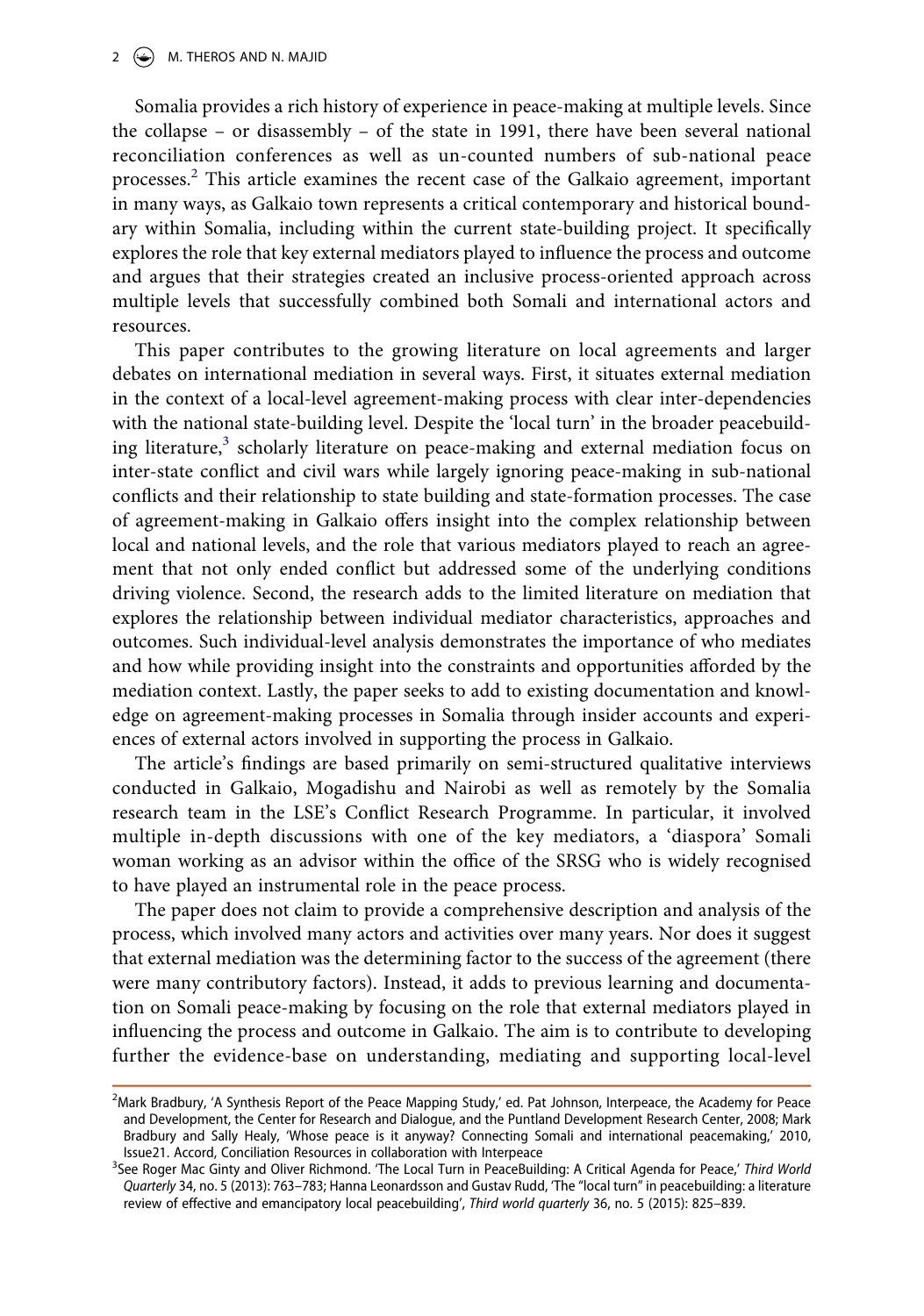agreements. We emphasise that while the Galkaio agreement represents a transformation of social relations across long-standing fissures, it is part of an unfinished process where wider political and security dynamics remain problematic.

The paper is divided into four sections. The first discusses the literature on international mediation and identifies the key elements that influence mediation processes and outcomes, more broadly and in Somalia in particular. The second section addresses both the broader Somali and Galkaio conflict context while the third considers the actors, strategies, and outcomes of the process. The conclusion reflects on how the insights from the study might inform mediation interventions.

### **2. International mediation in armed conflict and its characteristics in Somalia**

International mediation as a conflict resolution tool gained prominence in the post-Cold War era and has generated a rich body of scholarship and practitioner guidance to better understand why, when, and how such processes are successful. The UN defines it as 'a process whereby a third party assists two or more parties, with their consent, to prevent, manage or resolve a conflict by helping them to develop mutually acceptable agreements'.<sup>4</sup> Its purpose is to address the drivers, dynamics and motivations of the various actors that lead to violent conflict.<sup>5</sup>

This section highlights key factors that influence mediation processes and outcomes, including context, mediator strategies, and mediator characteristics before briefly considering the rich history of Somali peace-making.

#### *2.1. The context*

The contextual environment in which conflict and peace-making occurs influences peace-making strategies and outcomes. Bercovitch and Kadayifici explain how 'there is a contingent, reciprocal relation between the nature of conflict, the performance of mediators and conflict outcomes'.[6](#page-3-2) Any effective mediation process, whether at the local or national level, requires precise analysis and understanding of both conflict *and*  peace dynamics. Local-level processes can be as multifaceted as the wider conflict complex: they share a number of complicating factors similar to the national level such as fragmentation, external patronage and financing, geopolitical and regional interests, and ideological and identity-based violence while adding an additional layer of local factors.

The complexity of local conflict contexts is mirrored in contemporary peacemaking and mediation environments, including the multiplicity of actors and interests involved. Today's peacemakers can include states, international and regional organisations, national actors, diaspora groups, private individuals, and so forth.

<span id="page-3-0"></span><sup>4</sup> United Nations, *UN Guidance for Effective Mediation* (New York: Mediation Support Unit, Department of Political Affairs, 2012), 4 <sup>5</sup> Oliver Richmond, 'A Genealogy of Peacemaking: The Creation and Re-Creation of Order', *Alternatives: Global, Local,* 

<span id="page-3-1"></span>*Political* 26, no. 3 (2001): 317–48. <sup>6</sup> Jacob Bercovitch and Ayse Kadayifci, 'Exploring the Relevance and Contribution of Mediation to Peace-Building', *Peace and* 

<span id="page-3-2"></span>*Conflict Studies*: 9, no. 2 (2002): 26.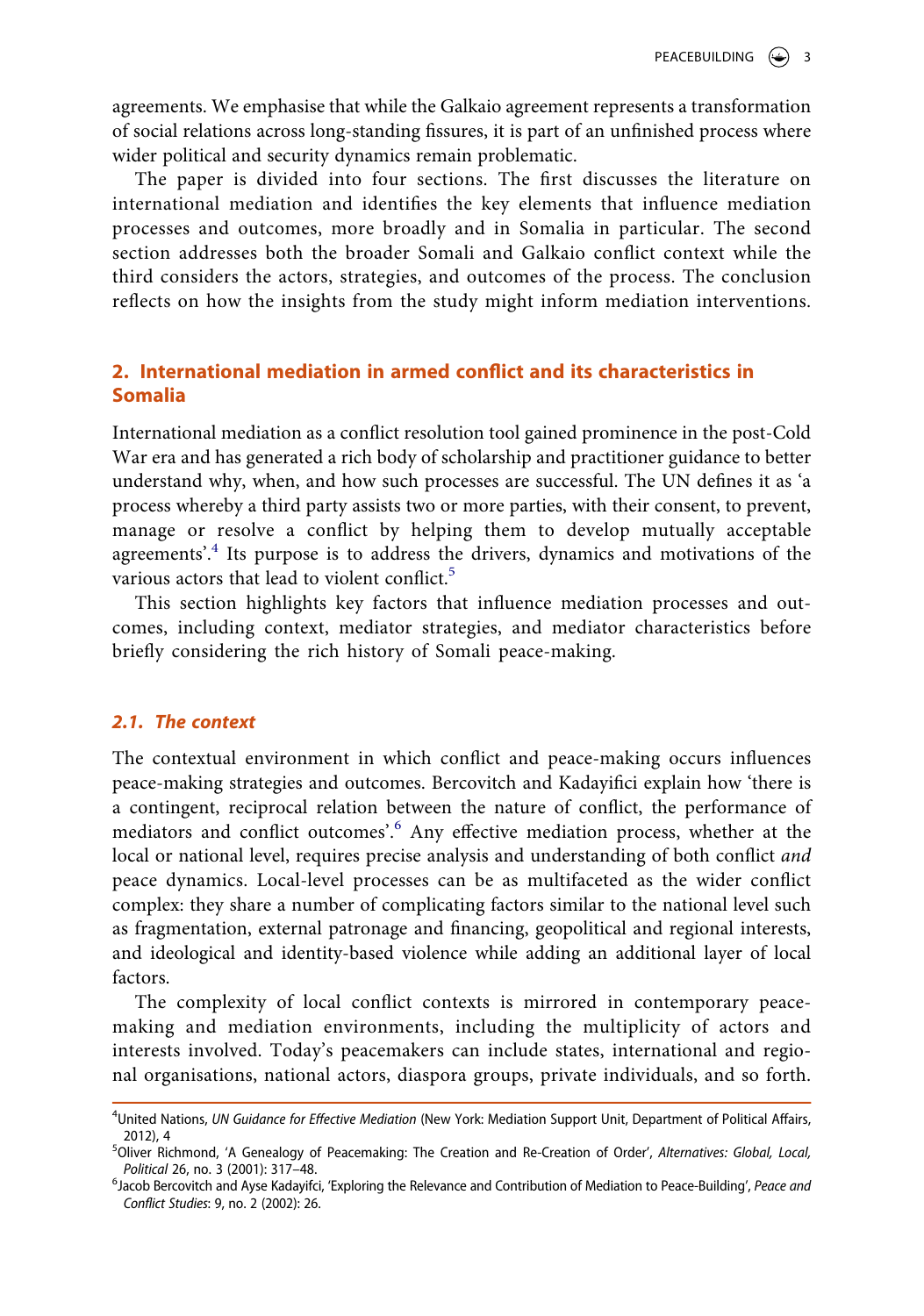These actors may also occupy multiple roles at once – as mediators, as parties to the conflict, and/or as signatories to the accord. The Oslo Forum, the leading network of conflict mediators, concludes that 'creating coordinated synergies' between levels and peace actors is critically important in today's fragmented conflicts, so as to avoid problems such as incentivising 'forum shopping' among warring parties and working at cross-purposes.<sup>7</sup> If coordinated and led by a credible actor/s, however, multi-party mediation can leverage the comparative advantages of various actors, including knowledge, insights, and resources, to the agreement-making process, increasing the likelihood of more successful outcomes. Other important features that comprise the mediation environment include mandate of mediator, resources available, and bureaucratic constraints.

#### *2.2. Mediation approaches and strategies*

Mediation can take many forms along a spectrum of interventions ranging from the use of directive and coercive instruments to more facilitative and relational approaches. Research suggests that how third parties mediate influences both the agreement's content<sup>8</sup> and the durability of the peace.<sup>9</sup> Mediation approaches taken are not only shaped by context but also by the orientation and goals of the process and mediators themselves. These approaches can be roughly divided into two main categories: 'settlement' vs 'peacebuilding' oriented approaches.

The dominant body of literature on mediation, largely quantitative in nature, measures a successful process or outcome in its most minimal sense, namely reaching an agreement.<sup>[10](#page-4-3)</sup> Scholars within more 'settlement-oriented' perspectives draw on bargaining theories and emphasise the notion of the 'leverage' that can be brought to bear to reshape the incentive structure of warring parties and manage spoilers. Leverage here is widely equated with resources and material power, although access to information and prestige is also considered.<sup>11</sup> Studies within this perspective find that more coercive mediation approaches produce faster agreements and reductions in violence, and are associated with top-down approaches that privilege the brokering of power-sharing arrangements among armed actors over conflict transformation.<sup>12</sup> Since 2001, however, scholarship that extends the scope of analysis beyond reaching an agreement find that purely settlement-oriented approaches can come at the cost of quality and durability of

<span id="page-4-0"></span><sup>&</sup>lt;sup>7</sup>Oslo Forum, 'The End of the Big Peace? Opportunities for Mediation', *Centre for Humanitarian Dialogue* (2018): 6.<br><sup>8</sup>ISAS Synnsson, 'Bargaining, hias and paace brokers: How rebels commit to paace', lournal of *Regge Re* 

<span id="page-4-1"></span><sup>&</sup>lt;sup>8</sup>lsak Svensson, 'Bargaining, bias and peace brokers: How rebels commit to peace', *Journal of Peace Research*, 44, no. 2<br>(2007): 177–194. (2007): 177–194. <sup>9</sup> Kyle Beardsley, 'Agreement without peace? International mediation and time inconsistency problems', *American Journal* 

<span id="page-4-2"></span>*of Political Science* 52, no. 4 (2008): 723–740; Kyle Beardsley, *The Mediation Dilemma* (New York: Cornell University Press, 2011); David Carment, Yiagadeesen Samy, and Souleima El Achkar, 'Protracted conflict and crisis mediation: a contingency approach', in *International Conflict Mediation: New Approaches and Finding*, eds. Jacob Bercovitch and

<span id="page-4-3"></span><sup>&</sup>lt;sup>10</sup>Allard Duursma, 'A Current Literature Review of International Mediation', *International Journal of Conflict Management* 

<span id="page-4-4"></span><sup>25, (2014):81–98.</sup> 11Tooval and Zartman 2001; Peter Carnevale, 2002. 'Mediating from Strength', in *Studies in International Mediation*, ed.

<span id="page-4-5"></span><sup>&</sup>lt;sup>12</sup>See, e.g. Timothy Sisk, *International Mediation in Civil Wars: Bargaining with Bullets* (London/New York: Routledge, 2009); Beardsley, The Mediation Dilemma; Isak Svensson, *International Mediation Bias and Peacemaking: Taking Sides in Civil Wars* (London/New York: Routledge, 2014).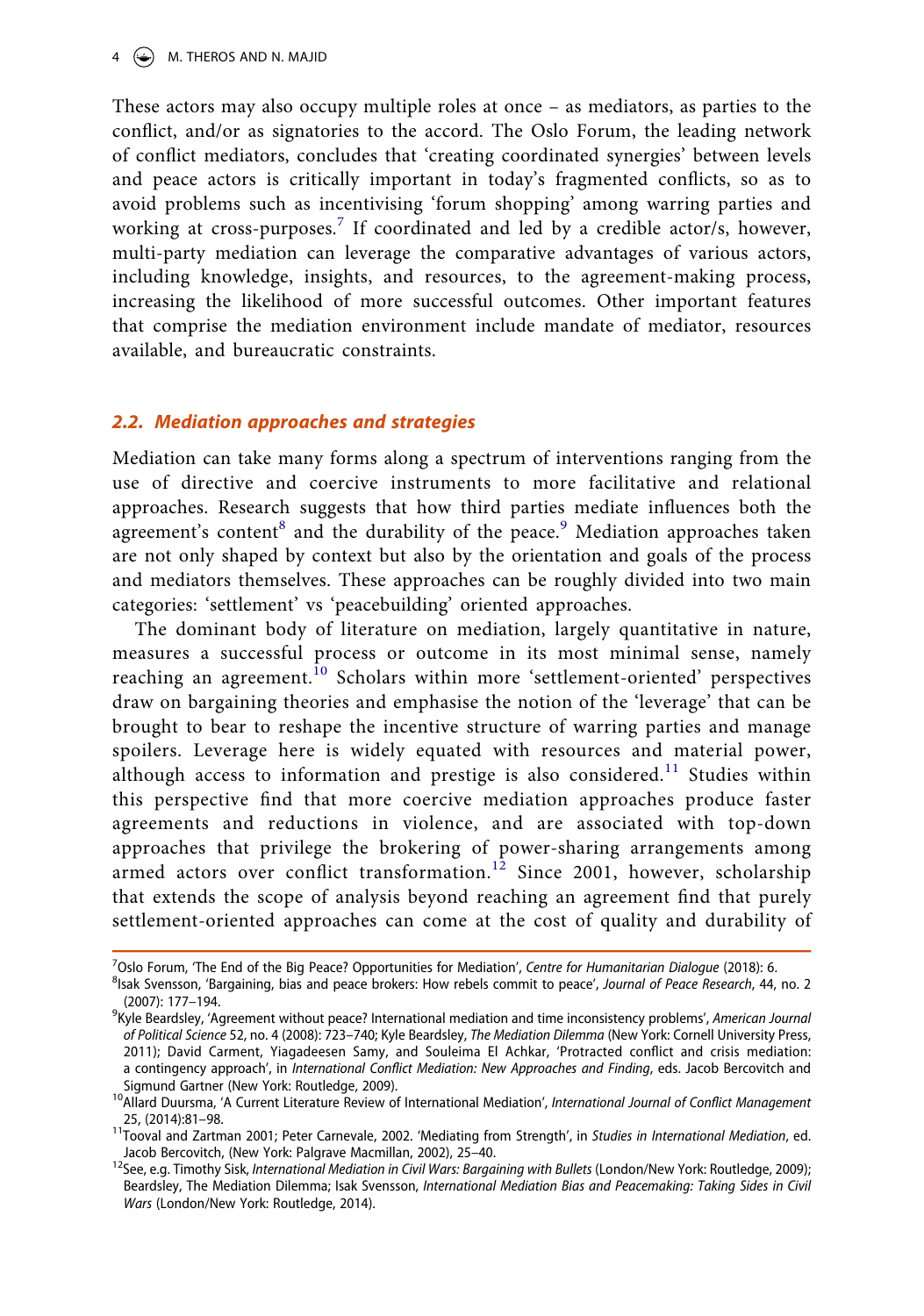the peace.[13](#page-5-0) Indeed, many negotiated elite settlements fall apart or fail to stem renewed violence. A growing body of research emphasises the exclusive nature of these settlements, and strongly suggests that settlements are more durable when they involve a fuller range of stakeholders as participants, observers, or signatories.<sup>[14](#page-5-1)</sup>

In contrast, studies of mediation efforts informed by peace-building and sociological approaches suggest that more facilitative and non-coercive styles tend to lead to more sustainable agreements and comprehensive solutions.<sup>[15](#page-5-2)</sup> These approaches consider the incentive structure of different actors but also the historic, emotional and symbolic roots of conflict.[16](#page-5-3) Adopting such a peace-building perspective, Bercovitch and Kadayifici argue, can achieve not only a settlement but facilitate a longer-term transformation of relations.<sup>17</sup> The literature identifies factors that can contribute to more civic or peacebuilding processes and outcomes, including the relative inclusiveness of the process, enhanced coordination across different initiatives, and the range of resources thirdparties can bring. In this context, resources are not simply financial and can include the legitimacy and credibility of an institution like the UN; the detailed knowledge of NGOs; and the involvement of community members who can help create an enabling environment. They also tend to involve processes that are lengthier, time-consuming, and messier for mediators.

While facilitative approaches may attend better to the characteristics and dynamics of contemporary mediation environments, Clement et al. argue that mediators must adopt multiple approaches sequenced appropriately to both end conflict while addressing the underlying issues driving violence.<sup>[18](#page-5-5)</sup> This is particularly the case in multi-level peacemaking, which bridges the literature on different mediation approaches while also defining success more broadly.

#### *2.3. Mediation actors: identity and characteristics*

Research drawing on both bargaining theories and social-psychological theories point to how variations in mediator style, strategies and tactics matter for both process and outcome. Most existing studies that emphasise mandate, credibility and other characteristics, however, focus at the level of mediating organisations and states, despite the acknowledged importance of the individual mediator for the success of the process in the policy literature.'[19](#page-5-6) The limited studies that focus on individual characteristics explore how personality, orientation, cultural similarities and profile influence strategies

<span id="page-5-0"></span><sup>&</sup>lt;sup>13</sup>Mathilda Lindgren, 'Peacemaking up close: explaining mediator styles of international mediators' (PhD Diss, Uppsala University, 2016); For studies that extend scope of analysis, see Beardsley 2008 and 2011 on durability and Svensson<br>2007 on quality of the concluded peace.

<span id="page-5-1"></span><sup>&</sup>lt;sup>14</sup>Anthony Wanis-St. John, and Darren Kew, 'Civil society and peace negotiations: Confronting exclusion', *International Negotiation* 13, no. 1 (2008): 11–36; Desiree Nilsson, 'Anchoring the peace: Civil society actors in peace accords and durable peace', *International Interactions* 38, no. 2 (2012): 243–266; and Thania Paffenholz, 'Civil Society and Peace

<span id="page-5-2"></span><sup>&</sup>lt;sup>15</sup>Jacob Bercovitch, *Theory and Practice of International Mediation: Selected Essays* (London/New York: Routledge, 2011).<br><sup>16</sup>Stuart Kaufman, 'Escaping the Symbolic Politics Trap: Reconciliation Initiatives and Conflict

<span id="page-5-3"></span>Journal of Peace Research 43, no. 2 (2006): 201–18.<br><sup>17</sup>Bercovitch and Kadayifci, 'Exploring the Relevance'.<br><sup>18</sup>Carment et. al, 'Protracted conflict and crisis mediation'.<br><sup>19</sup>International Peace Institute, 'Mediation and

<span id="page-5-4"></span>

<span id="page-5-5"></span>

<span id="page-5-6"></span>Multilateral Security Capacity, New York, 2009.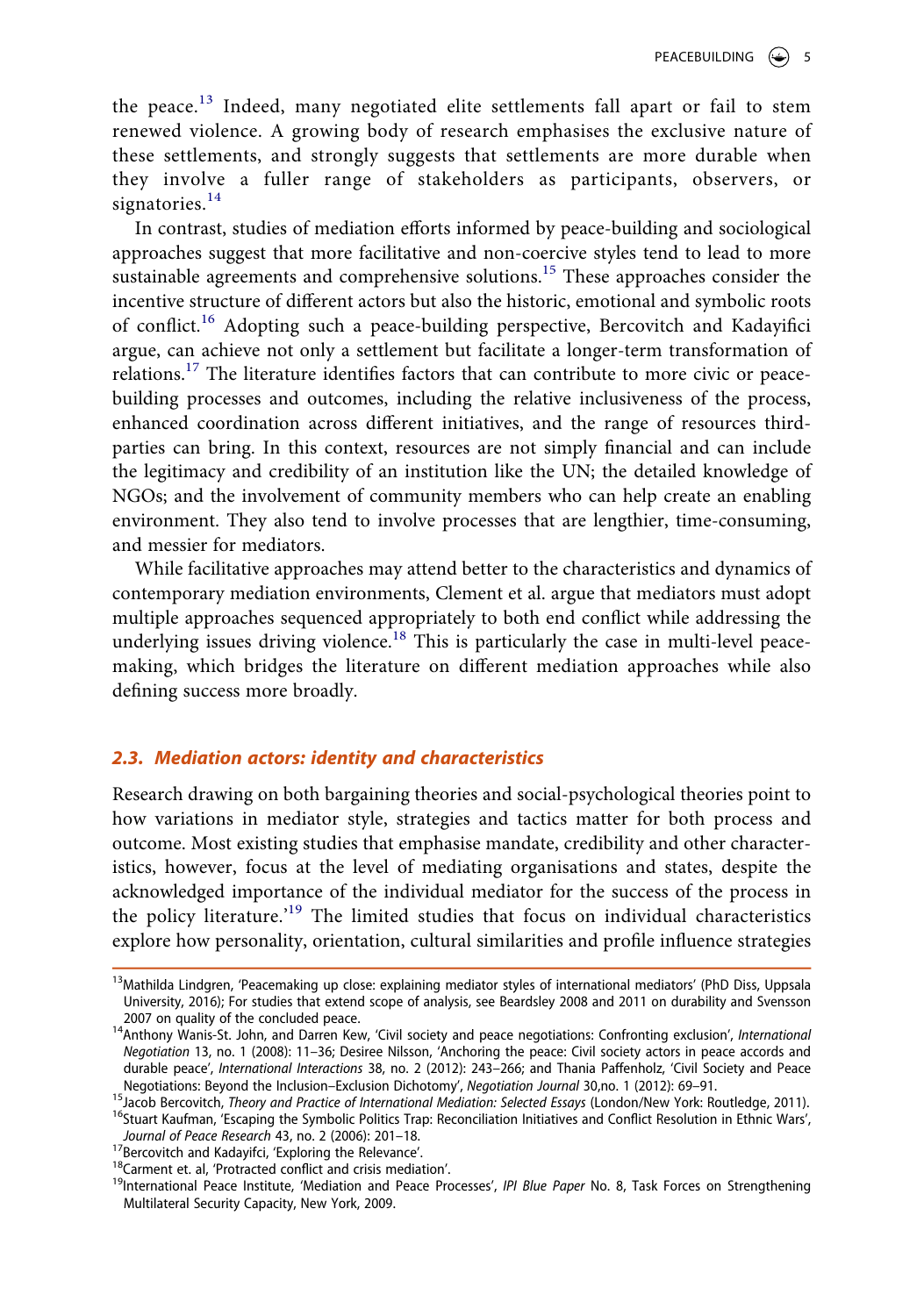employed and outcomes achieved. Several find that cultural similarities between mediator and disputants can have a positive impact on outcomes, because they are more likely to understand the complex social, political, and economic dynamics that drive conflict and can thus more effectively resolve conflict.<sup>[20](#page-6-0)</sup> A recent study by Lindgren adds mediator 'prestige' in examining the relationship between mediator characteristics, orientation and strategies, and finds that higher profile mediators tend to adopt settlement-oriented approaches while low-profile mediators tend towards relational approaches, adapting strategies to fit context and displaying more commitment to transformative processes and broadening agenda items. Moreover, she argues how individual level analysis can also surface the constraints and opportunities created by the 'mediation environment' itself on the process.

#### *2.4. Peace-making and mediation in Somalia*

In Somalia, there is a long and rich history of peace-making at multiple levels, involving a diverse range of actors, including at the international, regional, national and local levels. Existing studies, particularly those by Interpeace and partners, provide insight into the key factors that have influenced and shaped divergent outcomes at local and national levels, while also creating a bank of knowledge and lessons learned. The comprehensive Interpeace study, led by Mark Bradbury, includes a volume on internationally mediated peace processes between 1991 and 2008 and a mapping study on Somali-led peace processes at local levels with 11 in-depth case studies of different peace initiatives. The result is a rich and complex overview of how Somalis make peace, which concludes with a synthesis report $^{21}$  comparing national-level and local-level processes.

At local levels, the Interpeace study identifies more than 90 local processes in the Somali region, $^{22}$  $^{22}$  $^{22}$  focusing predominantly on the role played by clan elders in brokering these, often short-term agreements. It develops an analytical framework that considers context, objectives and substantive issues, process and organisation, participation, financing, and outcomes in its examination of these processes. The cases illustrate the importance of a process-oriented incremental approach leading to the agreement and consensus-based decision-making; the need for inclusivity to bring in all stakeholders including women, youth, businessmen, media, and religious leaders as well as spoilers; an orientation towards social reconciliation as an end goal; and respected leadership in the committees that oversee the management of the process. What emerges as critical is the principle of collective responsibility for the conflict, highlighting how more successful processes involve community contribution to financing and logistics of the process, including from business and diaspora communities. The form of intervention often resembles facilitation and coalition-building as methods to generate the necessary buyin and ownership of the process and agreement.

<span id="page-6-0"></span><sup>&</sup>lt;sup>20</sup>Jacob Bercovitch and Ole Elgström, 'Culture and international mediation: Exploring theoretical and empirical linkages', *International Negotiation* 6, no. 1: 3–23, 2001; and Peter Carnevale and Dong-won Choi 2000, 'Culture in the mediation

<span id="page-6-2"></span>

<span id="page-6-1"></span><sup>&</sup>lt;sup>21</sup> Bradbury, 'A Synthesis Report'.<br><sup>22</sup> Bradbury, 'A Synthesis Report'.<br><sup>22</sup> Ibrahim Ali Amber 'Oker' and Su'aad Ibrahim H. Habibullah, Community-based Peace Processes in South-Central Somalia, Interpeace and the Center for Research and Dialogue, 2008.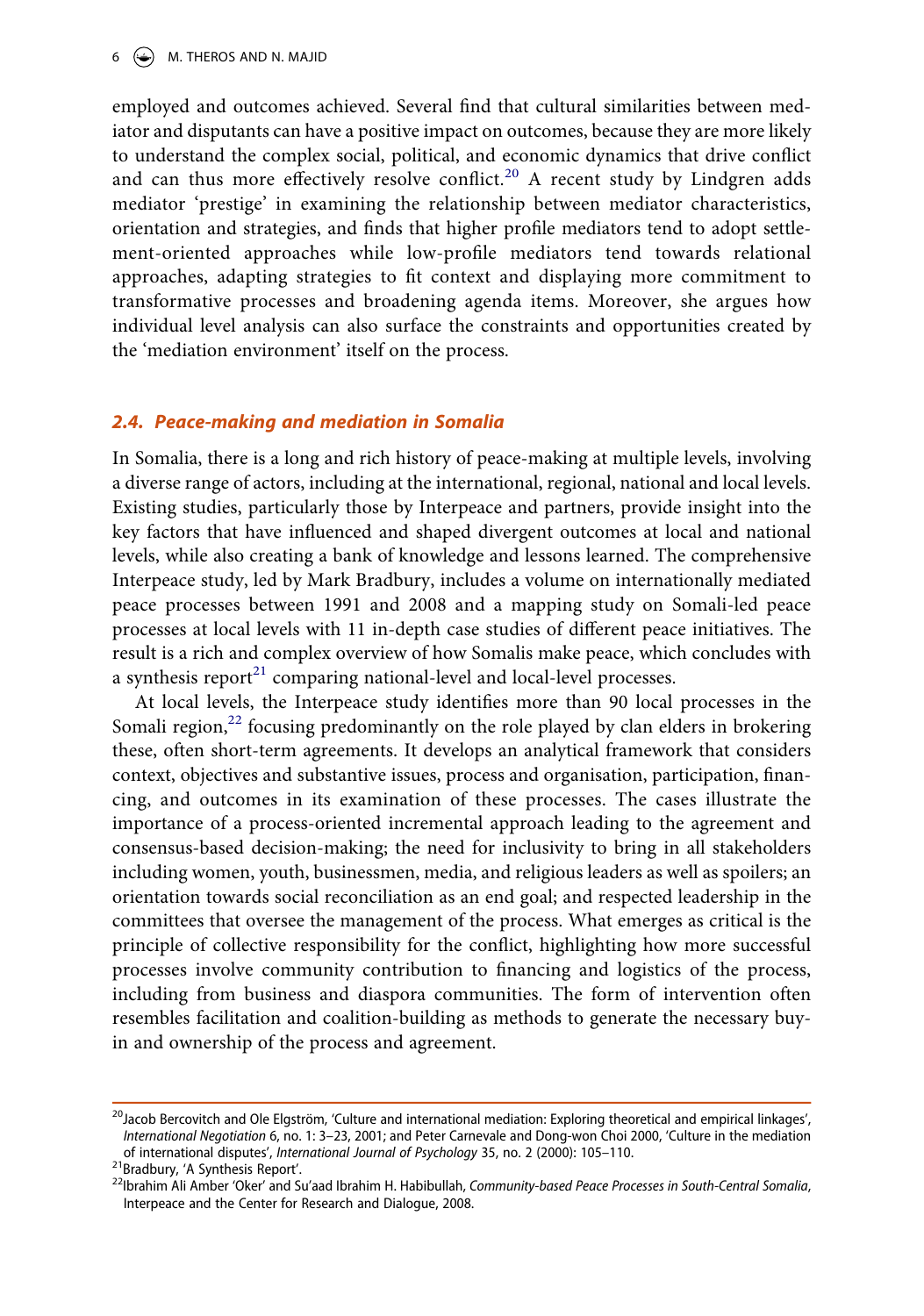The larger synthesis report highlights the relative success of local peace initiatives and the failure of international ones, noting critical differences in orientation, objectives, and local ownership. The case studies, however, illustrate the difficulty of separating analytically local and national processes $^{23}$  but provide useful lessons for analysing the Galkaio agreement, which departs from previous processes in several ways. Firstly, while the Galkaio conflict is coloured and rooted in traditional conflict drivers and long-standing competition between two clans across the border, the context is transformed by the introduction of a new federal system and involvement of new actors, conflict drivers and dynamics. Secondly, this paper focuses its analysis on the role played by external mediation, including UN actors as well as hybrid third-party actors from organisations such as Interpeace, rather than clan elders.

#### **3. Background to the conflict and border area (conflict drivers)**

#### *3.1. Somalia*

The collapse of Somalia and its civil war took place between approximately 1987 and 1992. $^{24}$  $^{24}$  $^{24}$  Over the course of the 1990s, a series of peace and reconciliation conferences took place in northern regions of the country, which led to the creation of Somaliland, in 1991, and Puntland in 1998, as larger, autonomous self-governing entities, which have since had a continuity and coherence not seen elsewhere.<sup>25</sup> These two polities, although significantly different in character, can be contrasted with conditions in central and southern Somalia, where a more entrenched conflict environment and war economy has remained.<sup>[26](#page-7-3)</sup>

Central and southern Somalia have been through different periods of relative peace and varying degrees of violence and conflict since the early 1990s, and since the mid-2000s the militant Islamist group Al -Shabaab has become a major actor in the country.<sup>[27](#page-7-4)</sup> Following internationally supported peace conferences, an internationally recognised Federal government was notionally established in 2012.

Within this environment, competition for control of the state and its institutions is a key driver of conflict and political contestation, with the state bringing access to external resources through relationships of 'extraversion'.<sup>28</sup> Clan or identity-based politics provide a further layer of conflict, especially where underlying grievances can be instrumentalised by political entrepreneurs.<sup>29</sup> Commercial competition between business groups and interests as well as religious ideology and competition for resources add further layers to the underlying conflict environment.<sup>[30](#page-7-7)</sup>

<span id="page-7-1"></span>

<span id="page-7-0"></span> $^{23}$ Ibid., 103.<br><sup>24</sup>Alex de Waal, 'The prairie fire that burned Mogadishu: the logic of clan formation in Somalia'. 2018, Conflict Research Programme, London School of Economics and Political Science, London, UK (The\_Prarie\_Fire\_that\_burn ed Mogadishu final 1.pdf (Ise.ac.uk))

<span id="page-7-2"></span><sup>&</sup>lt;sup>25</sup>Mark Bradbury, *Becoming Somaliland* (Oxford: James Currey, 2008); and Markus V. Hoehne, *Between Somaliland and* Puntland *and* Puntland: Marginalisation, militarisation and conflicting political visions, 2015, Rift V

<span id="page-7-3"></span> $^{26}$ Tobias Hagmann. and Markus V. Hoehne, 'Failures of the state failure debate: evidence from the Somali territories', Journal of International Development 21, no. 1 (2009): 42–57

<span id="page-7-4"></span><sup>&</sup>lt;sup>27</sup>Ken Menkhaus, Elite Bargains and Political Deals Project: Somalia Case Study, report produced for the UK Stabilisation

<span id="page-7-5"></span>Unit, 2018.<br><sup>28</sup>Tobias Hagmann, 'Stabilisation, Extraversion and Political Settlements in Somalia'. Rift Valley Institute. Political Settlements Research Programme, 2016.<br><sup>29</sup>See note 21 above.<br><sup>30</sup>Ibid.

<span id="page-7-6"></span>

<span id="page-7-7"></span>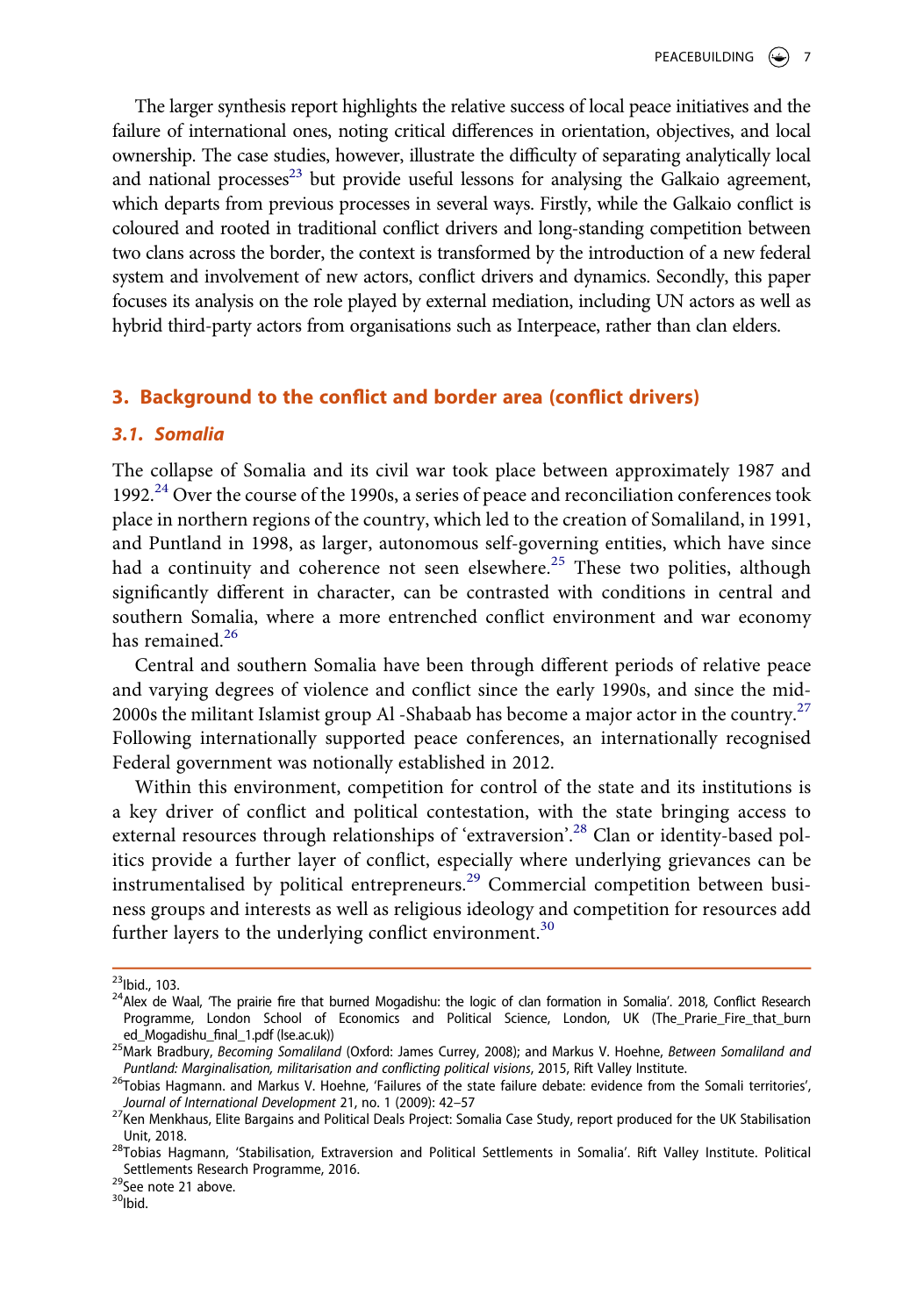#### *3.2. The Galkaio border*

Galkaio town marks a border at multiple levels, including between two of the four major Somali clan families, the Darod and the Hawiye.<sup>[31](#page-8-0)</sup> In the early 1990s, two of the main military insurgent groups, the USC (United Somali Congress) and SSDF (Somali Salvation and Democratic Front), who first fought against the Siad Barre regime and then against each other, agreed to a cessation of hostilities, which became known as the 1993 Mudug (Peace) Accord.<sup>[32](#page-8-1)</sup> This Accord effectively divided northern Somalia from the centre and south, enabling the area now known as Puntland to pursue a reconciliation process that concluded with its inauguration in 1998.

This Accord mitigated the threat of large-scale conflict for over 20 years but is best characterised as a truce or ceasefire as it did not involve deeper reconciliation processes.<sup>[33](#page-8-2)</sup> The border involved a physical barrier with guarded checkpoints but is also imbued with social and psychological dimensions, reflecting the troubled history of the area and its unreconciled character, which continues to be animated by public and social media. $34$ While trade continued across the border, other forms of social interaction, such as intermarriage and everyday social intercourse had not been taking place.

A key underlying tension within Galkaio town has been the uneven pace of development across the border. In the northern area (Puntland) of the town, considerable diaspora and business investment has taken place while the more turbulent southern portion has seen little investment as populations from there have invested in Mogadishu instead. This unevenness has been replicated and exacerbated by the unequal presence and distribution of aid resources, which has favoured north Galkaio due to its greater security and infrastructure. This imbalance was a catalyst in the two major outbreaks of violence during the period in question and reflects the problematic incorporation of aid into Somalia's political economy.[35](#page-8-4)

The more immediate context of conflict and agreement-making of concern to us took place between 2014 and 2017 and coincides with the emergence of the Federal system in Somalia. This political arrangement required the creation of new Federal Member States. Galmudug became constituted as an amalgamation of Galgadud and southern Mudug regions, while Puntland was fully incorporated into the new Federal system.

The agreement to form and recognise Galmudug immediately provoked the Puntland leadership, who removed their MPs from Parliament in Mogadishu in response. One of the major underlying rationales for this reaction was that the incumbent leadership of Puntland feared that the close relationship between Somalia's national President, Hassan Sheikh Mohamoud, and the first Galmudug President, Abdikarim Guled. might influence the next Federal election, due in early

<span id="page-8-0"></span><sup>&</sup>lt;sup>31</sup> See: Ioan M. Lewis, A Pastoral Democracy: A Study of Pastoralism and Politics Among the Northern Somali of the Horn of *Africa*. (London: James Currey, 1961, 1982). Somali society is described for its segmented lineage structure, a patrilineal system. Although interpretations as to its salience as an explanatory factor are varied and not without controversy, it<br>remains an important dimension of analysis.

<span id="page-8-2"></span><span id="page-8-1"></span><sup>&</sup>lt;sup>32</sup>Interpeace, Centre for Research and Dialogue, Community-based Peace Processes in South-Central Somalia, 2008.<br><sup>33</sup>Ibid.<br><sup>34</sup>See Interpeace and PDRC, Galkacyo Conflict Assessment December 2016 – March 2017, 2017.<br><sup>35</sup>L

<span id="page-8-3"></span>

<span id="page-8-4"></span>April 2012. London: ODI.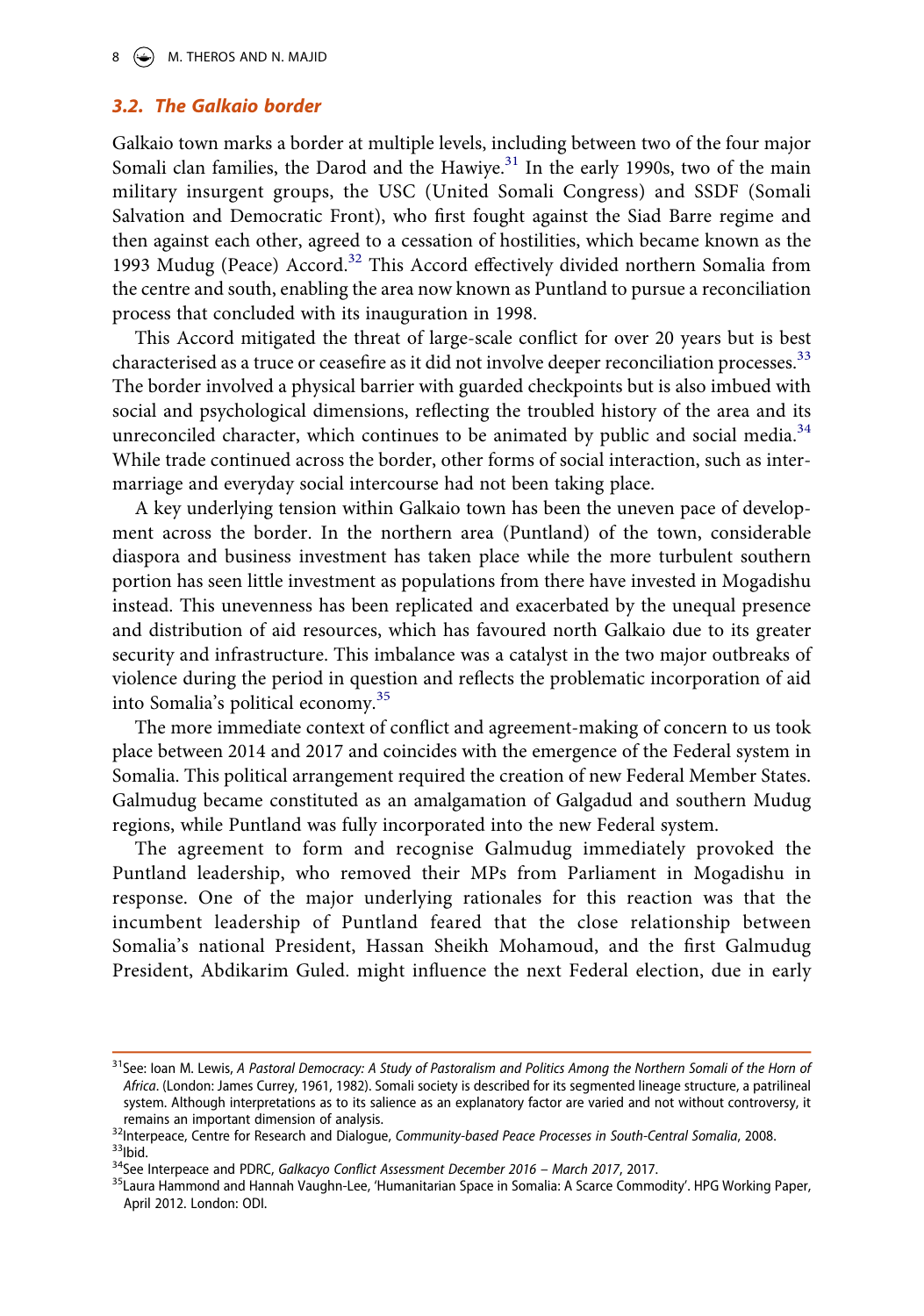$2017<sup>36</sup>$  Such tensions between central and regional actors include a recognition that Somalia's political elite act within a political marketplace that involves competition and movement between regional and national levels.<sup>[37](#page-9-1)</sup>

Puntland's own elections, due in 2018, added further layers, with incumbent President Abdiwali viewed by some as a weak diaspora leader unable to defend its territory. On the Galmudug side, tensions were in part driven by Galmudug politicians attempting to assert their new political identity and statehood.

#### *3.3. The immediate conflict and agreement-making context*

Any analysis of mediation efforts requires understanding the contingencies of the context and its effects on mediator strategies. The Galkaio agreement, signed in December 2017, was the outcome of a two to three-year period of underlying tensions, two major outbreaks of violent clashes, and several processes of conflict mediation and ceasefire arrangements. Three general periods are identifiable, the last of which is the focus of this paper.

The first period began with the inauguration of President Guled of Galmudug on 14 July 2015 which generated a strong reaction from Puntland, threatening the nascent state-building project.<sup>[38](#page-9-2)</sup> Tensions ensued for four months before violent clashes broke out in November 2015, leaving 20 dead and more than 90,000 people displaced.<sup>[39](#page-9-3)</sup>

The second period ran between December 2015 and October 2016. Following the November violence, a truce was negotiated in early December. Mediation during this time involved national and international actors.<sup>40</sup> It included three points: the withdrawal of all forces two kilometres from the frontline, the creation of a ceasefire monitoring group, and an agreement to restart state-level discussions to resolve the dispute more fully. However, these discussions did not materialise.

This second ceasefire held for 10 months and did not involve further reconciliation efforts. Instead, a local political economy emerged around the ceasefire arrangements, including a smuggling economy. Al-Shabaab, also active in the area at this time, took advantage of these tensions and committed assassinations, allegedly at the behest of both sides, whose forces also committed their own revenge killings while blaming Al-Shabaab. Moreover, Galkaio remained a major arms trading centre in Somalia, and local media was very active in politicising and perpetuating the underlying frictions. This period also coincided with a drought, and disruptions to trade and aid due to the insecurity;

<span id="page-9-0"></span><sup>&</sup>lt;sup>36</sup>ICG, Galkayo and its dangerous faultlines, Commentary, 14 July 2015. See: https://staging.crisisgroup.org/africa/horn-<br>africa/somalia/galkayo-and-somalia-s-dangerous-faultlines

<span id="page-9-1"></span><sup>&</sup>lt;sup>37</sup> Alex De Waal, *The Real Politics of the Horn of Africa. Money, War and the Business of Power* (Cambridge: Polity Press, 2015).<br><sup>38</sup>ICG, Galkaio and its faultlines; Goobjoog News, UN Envoy for Somalia welcomes Inauguration of Galmudug

<span id="page-9-2"></span>InterimAdministration President, 23 July 2015([https://goobjoog.com/english/un-envoy-for-somalia-welcomes](https://goobjoog.com/english/un-envoy-for-somalia-welcomes-inauguration-of-galmudug-interim-administration-president/)[inauguration-of-galmudug-interim-administration-president/;](https://goobjoog.com/english/un-envoy-for-somalia-welcomes-inauguration-of-galmudug-interim-administration-president/) https://reliefweb.int/report/somalia/un-envoy-somalia-<br>welcomes-inauguration-galmudug-interim-administration-president-0)

<span id="page-9-3"></span><sup>39</sup>ICG, The Islamic State Threat in Somalia's Puntland State, Commentary, 17 November 2016(The Islamic State Threat in Somalia's Puntland State | Crisis Group); Hiiraan Online, Despite Ceasefire Deal, fears of fighting persists Galkaio town, 25 November 2015(Despite ceasefire deal, fears of fighting persists Galkayo town ([hiiraan.org](http://hiiraan.org))).<br><sup>40</sup>Diplomat News Network, International Community Welcomes Peace Agreement in Gakaio, Somalia, 3 December 2015

<span id="page-9-4"></span>[<sup>\(</sup>https://diplomat.so/2015/12/03/international-community-welcomes-peace-agreement-in-galkayo-somalia/](https://diplomat.so/2015/12/03/international-community-welcomes-peace-agreement-in-galkayo-somalia/)).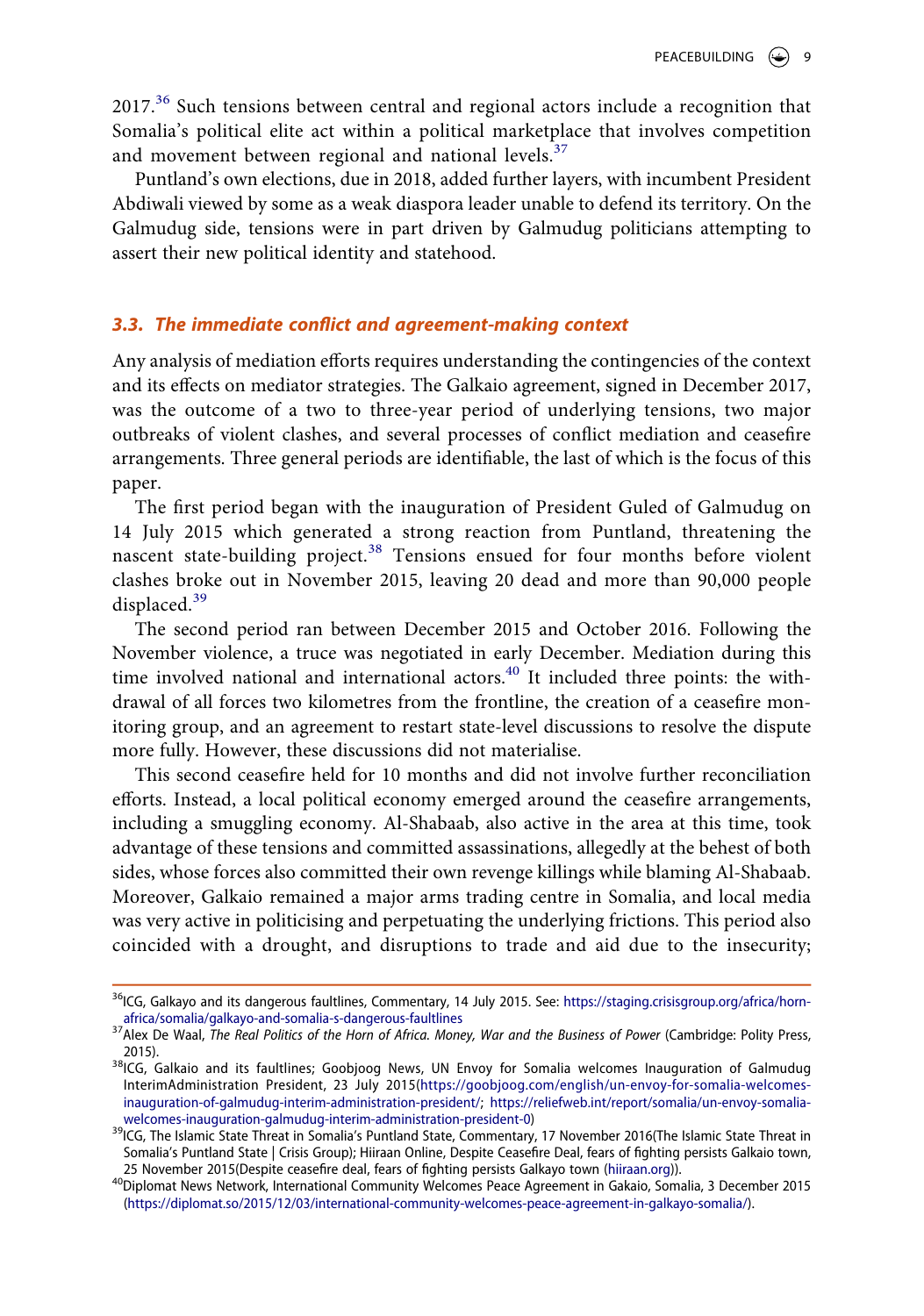10  $\left(\rightarrow\right)$  M. THEROS AND N. MAJID

significant levels of population displacement was taking place.<sup>41</sup> At the same time, key individuals, particularly on the Puntland side, began making economic investments in contested areas of the town. Some Puntland officials, for example, financed an animalholding area in a contested part of Galkaio town.<sup>42</sup>

The third period, which is the focus of the following section, began with another major violent incident that prompted the involvement of different agencies of the United Nations together with the peace-building agency, Interpeace and its long-standing local partner, the Peace and Development Research Centre (PDRC) alongside many other local actors and which eventually led to the signing of the Galkaio Agreement, in December 2017. The incident took place in October 2016, the catalyst being Puntland's construction of a police station and the livestock market in the contested parts of western Galkaio<sup>43</sup>

#### **4. Support and engaging in agreement-making**

The actors involved in developing the agreement in Galkaio were many and operated at different levels and combinations of levels in some cases (see [Section 3.1](#page-10-3)). The following sections focus on the process and role that mediators played from external organisations, particularly from the SRSG's office, Interpeace and PDRC.

#### <span id="page-10-3"></span>*4.1. Acting at different levels*

The importance of addressing the national-level dynamics affecting the Galkaio conflict and agreement-making process was widely recognised. A meeting convened somewhat opportunistically in Mogadishu led to the drafting of a simple agreement that the Presidents of Puntland and Galmudug were willing to sign. They were persuaded to sign this agreement in front of the cameras in order that it could then be broadcast to a wider audience. This was considered one of the 'breakthrough moments' of the whole agreement-making process by one of the key mediators – Ilham Gassar – and when described in detail, required a recognition of the opportunity of the moment and considerable enterprise and skill in drafting and filming it immediately.

The signing of the agreement in the capital, Mogadishu, was ostensibly meant to signify follow-up talks by the respective Government offices, particularly the offices of the Interior at the Federal and State levels, in Galkaio itself. However, this was considered unlikely to take place with the result that the SRSG's office assigned staff to follow-up on the ground; Ilham Gassar, an advisor to the SRSG, was one of those mandated to do this. Gassar, a British Somali woman with limited experience in mediation, became a crucial figure, as part of the coalition of individuals driving and facilitating the agreementmaking process.

<span id="page-10-0"></span><sup>&</sup>lt;sup>41</sup>OCHA, Humanitarian Bulletin, October 2016. (Microsoft Word – OCHA Somalia Humanitarian bulletin October 2016<br>(humanitarianresponse.info))

<span id="page-10-1"></span><sup>42</sup>The export of livestock is the largest source of foreign exchange in Somalia and Galkaio is an important hub in the

<span id="page-10-2"></span>movement of animals from central regions to Bosasso port in Puntland.<br><sup>43</sup>Garowe Online, Somalia: Puntland accuses Somali government of backing Galmudug, 11 October 2016[\(https://www.](https://www.garoweonline.com/en/news/puntland/somalia-puntland-accuses-somali-government-of-backing-galmudug) [garoweonline.com/en/news/puntland/somalia-puntland-accuses-somali-government-of-backing-galmudug\)](https://www.garoweonline.com/en/news/puntland/somalia-puntland-accuses-somali-government-of-backing-galmudug); Hiiraan Online, Puntland and Galmudug Forces Clash, 7 October 2016[\(https://hiiraan.com/news4/2016/Oct/118077/punt](https://hiiraan.com/news4/2016/Oct/118077/puntland_and_galmudug_forces_clash.aspx) land and galmudug forces clash.aspx).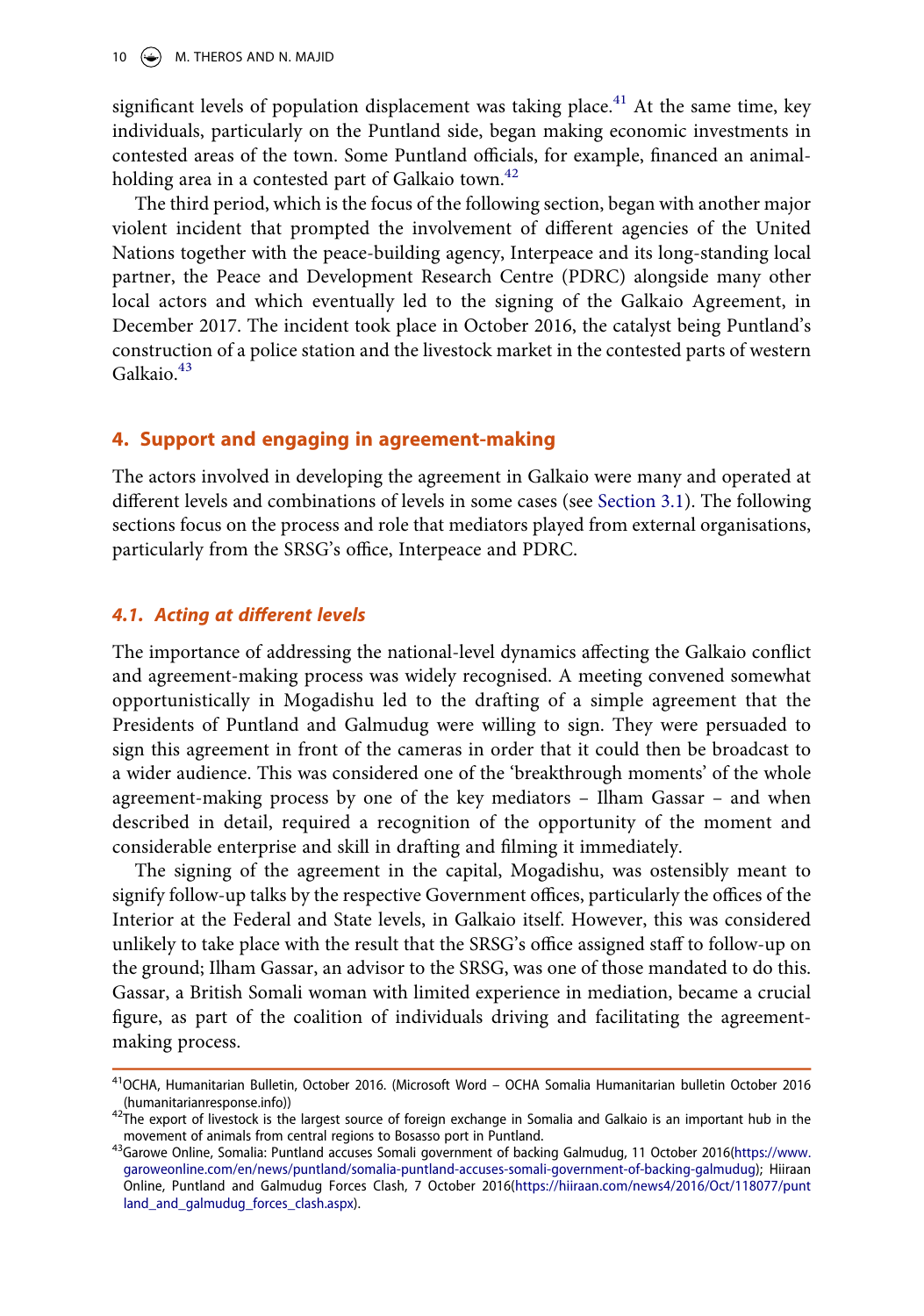The SRSG's office worked in close partnership with Interpeace and PDRC at the Galkaio level; this provided a capacity and authority to act at the national and state capitals, with donors, as well as in Galkaio.

#### *4.2. Multiple mediator identities and proving credibility*

The ability of external mediation to influence a peace process and shape the incentive structure of different parties is often contingent on the leverage they can bring to the process, which, in addition to material power, includes the credibility of the mediators. According to Reid, mediators with 'credibility leverage', which 'refers to the influence mediators wield with information, contextual knowledge of the conflict, and a perceived commitment to the peace process', often 'shape the mediation process in ways that generate more durable peaceful outcomes.[44](#page-11-0) In Somalia, the credibility of international actors has been deeply problematic.<sup>[45](#page-11-1)</sup>

Working through the SRSG's office, Ilham Gasser became widely recognised for the instrumental role she played in the process. Ms. Gasser is a relatively young Somali woman, from the UK diaspora, and from one of the clan families on the Galmudug side of Galkaio. While her position with the UN lent her authority and access, her background immediately raised the possibility for tension and suspicion, given the patriarchal nature of society, her age, a clan identity from one side of the border, and underlying tensions that often exist between local and diaspora populations. From the start however, Ms Gasser worked to prove her credentials to local actors and her commitment to a peaceful and sustainable resolution to the conflict. She described, for example, being in a meeting of elders and being asked later, privately, for her opinion of the meeting by the same elders. She explained that the meeting was a sham, disguising the real interests. They were surprised and impressed and from then on took her seriously.

Interpeace brought a long history of engagement in the Puntland-Galmudug environment, in terms of research and facilitation, including through two of its local partners, PDRC and CRD; PDRC in particular had long-standing connections to and relations in Galkaio Several staff members of these agencies, with a long history of peace-building work in the country and in these regions played key roles as mediators on specific moments of blockage/impasse as well as throughout the process. This comprised of Somali nationals mainly as well as a Somali-speaking senior Swedish staff member; the point being these individuals represented a credibility beyond their organisational affiliations, that we argue was crucial.

As well as partiality and vested interests, international organisations are encumbered by bureaucratic and security procedures. These factors can create a separation between international and local actors (including for the Somalis working for them), which in turn can be interpreted as a lack of commitment and credibility by local populations, long used to aid's problematic positioning. This tension raises real questions as to the ability – the moral authority and credibility – of international actors to engage in mediation activities locally. Menkhaus questions the quality of mediation efforts in national

<span id="page-11-0"></span><sup>44</sup>Lindsay Reid, 'Finding a Peace that Lasts: Mediator Leverage and the Durable Resolution of Civil Wars', *Journal of Conflict* 

<span id="page-11-1"></span>*Resolution* 61, no. 7 (2017): 1401–1431. 45Tobias Hagmann, 'Stabilisation and Political Settlements'.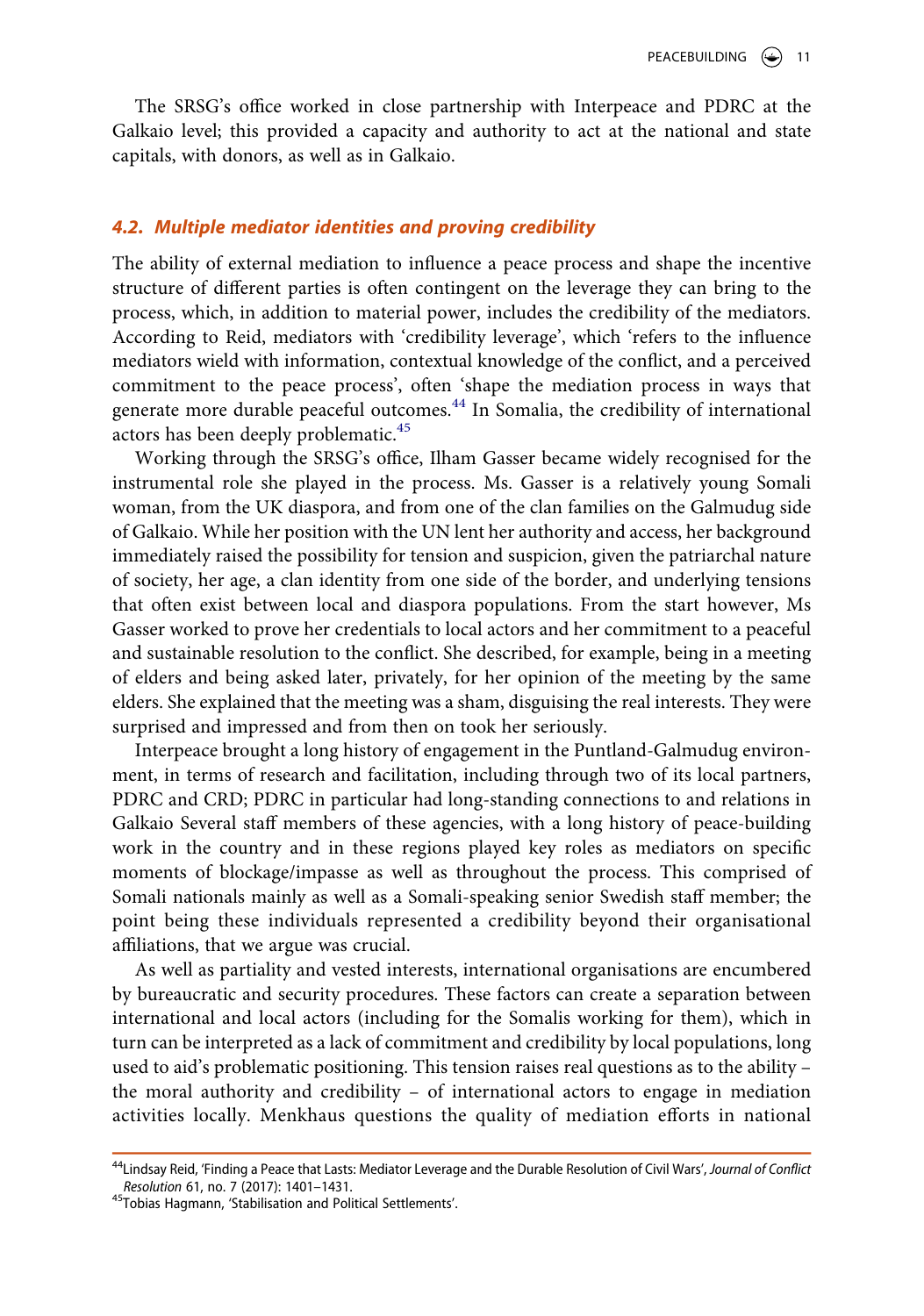reconciliation conferences but this can equally be applied to local-level mediation. Emphasising this point, several interviewees – Somali and non-Somali – who worked for international and local actors, provided examples of how the breaking or bending of security and bureaucratic rules was critical in order to pursue the agreement process, as their commitment meant they were not willing to let such rules limit momentum and progress.

#### *4.3. Reframing the interests of spoilers and understanding financial interests*

While the conflict in Galkaio is rooted in the long history of underlying local grievances, the two to three-year period of unrest and sporadic conflict between 2014 and 2017 created new dynamics and vested interests, including opportunities for financial profit, as roadblocks were set up (and ways around them created with their own taxation points), the arms market flourished and investments in disputed land were made by elites.

Understanding these interests and how to reframe them to those involved or influential became another critical element of the process. This was discovered by Ms. Gasser, in large, part by talking to the security guards of her UN compound. The Puntland authority's tax revenues which were previously collected at the main Galkaio border crossing had been affected by the roadblocks. They were now being captured by other groups who managed the smuggling points. Through her informal investigations, she calculated that the revenue previously collected at the official border crossing should have been higher than the Puntland authorities in the capital Garowe were receiving. Ms Gassar used these calculations as leverage with key government figures, including some located in Garowe, where more of the hardliners were located, to help them re-think their position on the potential benefits of an agreement.

## *4.4. Coordination, network building, and strengthening existing local mechanisms*

There is a tendency for conflict settings to attract a range of donor funds and projects that can serve to confuse and crowd out a consolidated mediation space, while undermining or supplanting local mechanisms.<sup>[46](#page-12-0)</sup> Recognising this, the SRSG's office attempted to coordinate and impose principles and order on the various aid actors and projects in the town. A key objective was to ensure the process was locally-owned, and not perceived as an external project. One such simple measure was to remove or reduce the payment of per diems for meetings; this long-standing aid practice, with adherents and opponents, is often associated with undermining the credibility and participation in an event, attracting those more motivated by financial rewards. Applying this in practice was not straightforward or consistent but illustrates tensions around international engagement and norms.

Secondly, external actors adopted an approach that was facilitative and supportive, serving as a link to other levels, actors and resources in support of local mechanisms and initiatives. This was reflected in the organisation of the process. Following the public signing of the elite-level agreement in Mogadishu, Galkaio became the hub for many

<span id="page-12-0"></span><sup>46</sup>International Peace Institute, 'Mediation and Peace Processes'.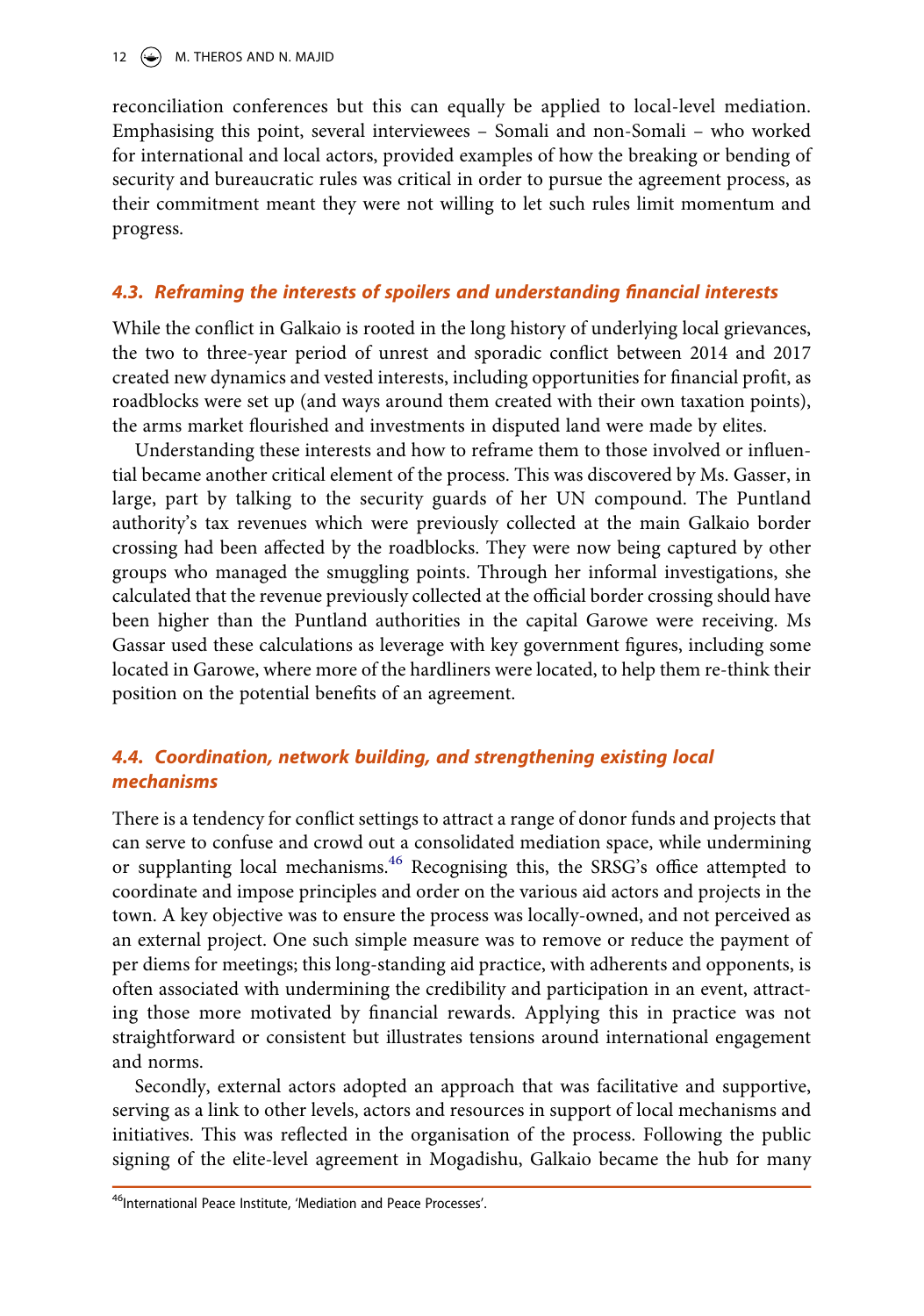months of discussions. This process took place through two mechanisms or platforms, the official Joint Ceasefire Committee (JCC) and an informal network working behind the scenes. The JCC had been set up as a response to the first outbreak of violence at the end of 2015, and consisted of 9 members from either side, including the respective Mayors and Governors as well as business representatives and elders. This committee was maintained and, crucially, enlarged to include a wider representation of actors from the local context, including the smaller lineages that are often excluded from political dialogue and who were involved in some of the new smuggling routes and the arms market. Civic actors active in supporting dialogue and reconciliation were also included for the first time in the JCC. Beyond the benefits of a more inclusive and representative committee, expanding the JCC was also seen as pragmatic; considerable work was required to create the conditions for reconciliation and the JCC set up different task forces, including a communications and outreach group that would take the outcomes of discussions to the rural areas.

Alongside the formal and expanded JCC, an informal network evolved to support the work of the JCC and the agreement-making process. This network included key stakeholders across the peace-making landscape, including some members of the JCC itself, Somali staff from PDRC and Interpeace, Gassar from the SRSG's office, senior security figures from Puntland, Galmudug and Mogadishu, as well as from businesspeople and prominent women and youth groups active in the city, all of whom were motivated to end the violence and develop a meaningful reconciliation. This informal network acted behind the scenes, troubleshooting and advising.

#### *4.5. Key elements of the agreement*

#### *4.5.1. Stopping violence and rebuilding trust and social relations*

The importance of reconciliation – of rebuilding social relations – has been emphasised in analyses of peace processes in Somalia, especially at the local level. Negotiation and settlement of disputes in Somali society typically takes place through customary law, known as 'xeer'.[47](#page-13-0) Xeer was not part of the 1993 Peace Accord or subsequent iterations of it as these were more accurately defined as truces and ceasefires.

The lack of trust and mutual antagonism between the two major communities on either side of the Galkaio border cannot be over emphasised.<sup>[48](#page-13-1)</sup> While the 1993 Accord had limited large-scale conflict for many years, populations on either side of the border had developed a culture of disrespect; social or physical interaction was very limited across the town's internal border and public and private discourse was commonly aggressive and derogatory. This in part reflected the different political trajectories on either side of the border, where Puntland had achieved a measure of internal reconciliation and economic development that contrasted with the much more unstable and fragmented situation to the south. One consequence of the creation of the state of Galmudug was that it brought incentives and pressures for this nascent polity to organise itself with elites that had long since moved to Mogadishu or abroad now motivated to develop a coherent polity under the new state-building project. Building trust required

<span id="page-13-1"></span>

<span id="page-13-0"></span> $47$ Lewis, 'A Pastoral Democracy'.<br> $48$ See Interpeace and PDRC, 2017, op cit.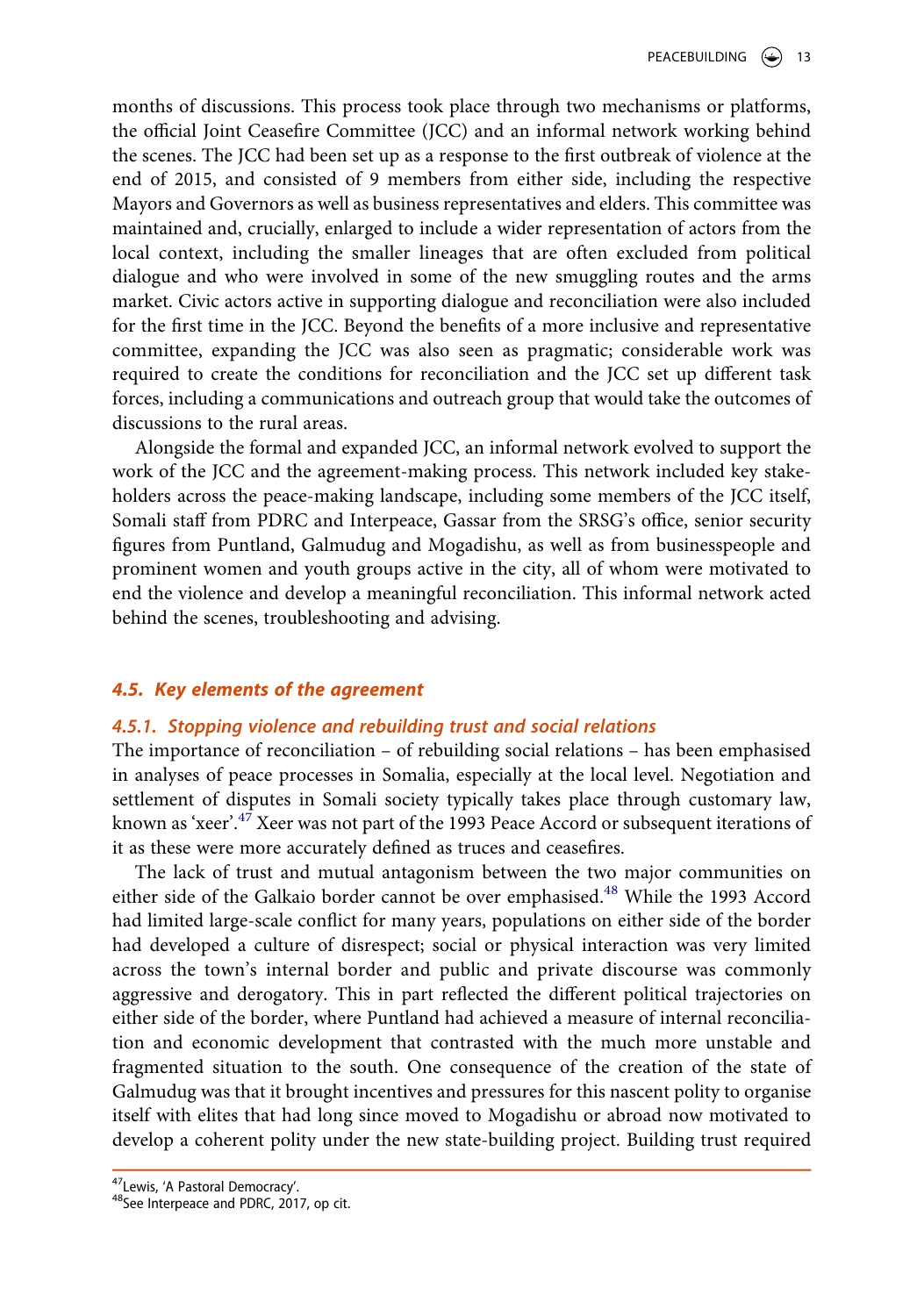14  $\left(\rightarrow\right)$  M. THEROS AND N. MAJID

firstly that political actors in Galmudug demonstrate a willingness and ability to engage in meaningful talks and secondly, for Puntland's political elite to recognise this and respond accordingly. A prominent elder from south Galkaio explained, '*As I said before, I had to build confidence. By this time, Puntland saw that I was serious about peace. They admitted to me that they never thought that I will be that serious about peace, accepting all the faults on their side and showing a lot of confidence in my resolve to achieve peace. I put a lot of pressure on commanders and politicians. I went to the militias on both sides to convince them of peace. Things started to improve'.*

Re-establishing social relations meant re-establishing xeer, This, however, was done incrementally. Membership of the JCC included elders from all of the clans living in Galkaio. The payment of 'diya' – blood money – is one of the core elements of xeer, and elders decided to guarantee to pay compensation for transgressions personally as broader inter-clan reconciliation would take time.

#### *4.5.2. Opening up the town and toning down the language*

The act of physically bringing together protagonists, from military groups as well as the wider population across both sides the border, was a critical aspect of the agreement making process. Neutral venues had to identified and secured as neither side was comfortable meeting within another's territory due to the prevalence of revenge killings that had been taking place and general environment of tension and uncertainty.

Rebuilding social relations took place through other forms of organised social interaction. Prominent women and youth groups active in the town played a particularly important role in bringing people together. The role of youth and women was an instrumental part of the overall peace-building process, which sometimes challenged customary norms and Somali patriarchy.[49](#page-14-0) International Women's Day took place on the 8<sup>th</sup> March in 2017, and a celebratory event involving 50 women from either side of the border was organised. A football match was another event that was organised to bring young men together from either side of the border. These initiatives demonstrated the value of external support as tensions existed between the role and authority of customary leaders vis-à-vis women and youth in leading the peace process.

Somalis are major consumers of the media, though local radio, websites and social media is associated with a high level of clan partisanship.<sup>50</sup> During this period local radio stations in particular were playing a detrimental role in the propagation of hate speech in Somali media and outlawing this was another important initiative in reducing tensions; the authorities of both Puntland and Galmudug agreed to ban hate speech on local radios.

#### *4.5.3. Creating joint security forces*

Joint military and joint police forces were created as part of the agreement-making process. A special joint military force was created to ensure security in the market area which had always been contested and insecure. This force is comprised of security forces from Puntland and Galmudug and paid for by the Federal Government in Mogadishu. This force has remained active and effective since its creation, in partially because salaries

<span id="page-14-0"></span><sup>49</sup>Interpeace and PDRC, 2017 op cit.; Interpeace and PDRC, *Galkacyo Peacebuilding Entry Points Focus Group Discussions*, 2018. 2018.  $50$ <br>Solsse Salwa, 'The Internet and the Diaspora'.

<span id="page-14-1"></span>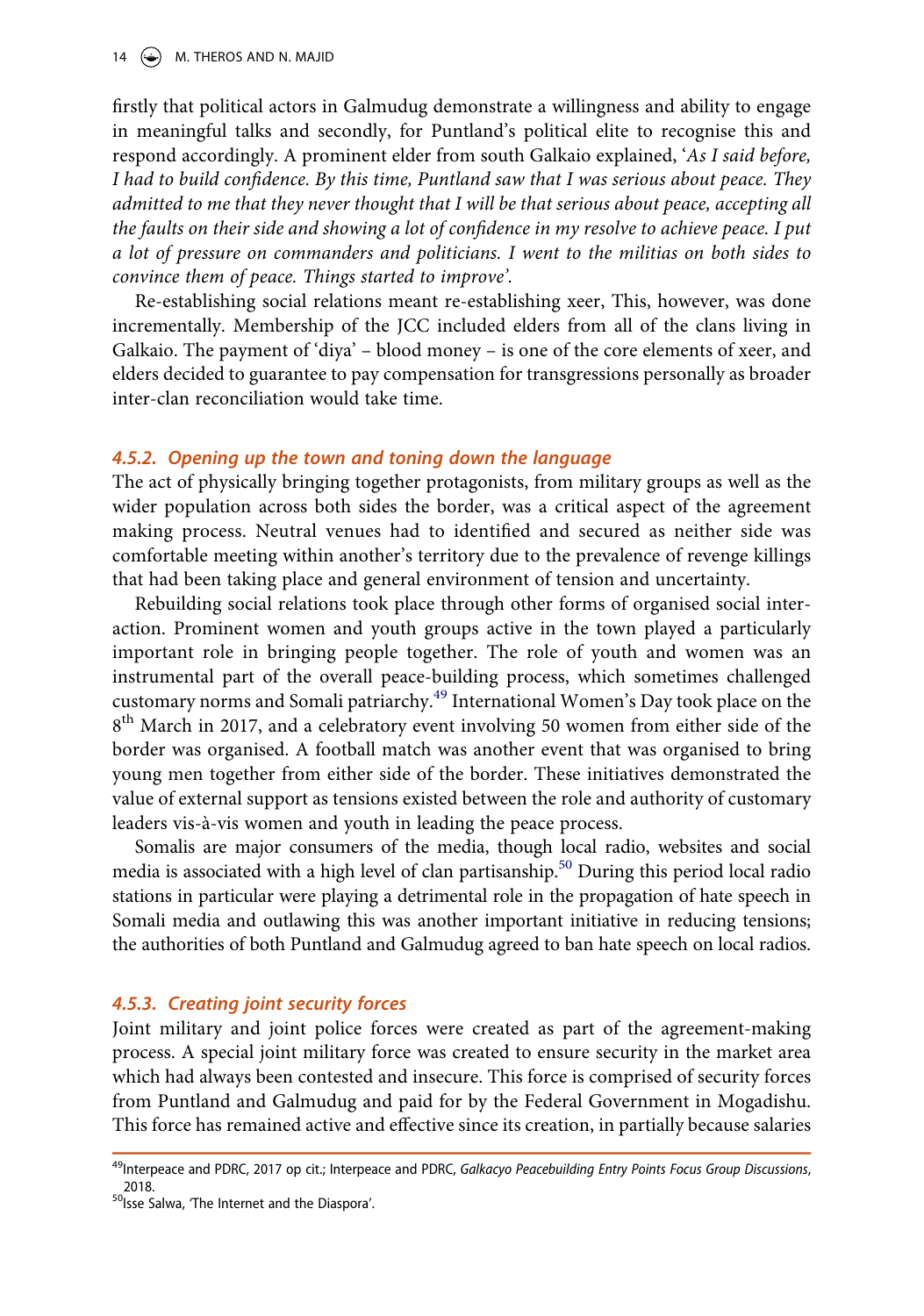are covered from Federal resources. A joint police force was also established whose role is traditional law enforcement, including, for example, the retrieval of stolen goods. This force has been active and examples of the successful return of goods have taken place however it is not considered as reliable or successful as the joint military force, with reports suggesting that salaries are not reliable paid. The JCC and later Joint Police and Military Forces were symbolic in overcoming the separation across identity groups that was part of the long-standing tensions in the area, bringing antagonistic parties together. These forces remain practically and symbolically important today but are not sufficient to fully maintain security and the rule of law, given the wider political and security environment.

#### **5. Discussion and concluding remarks**

This article set out to gain insights into some of the key factors that helped facilitate a complex agreement-making process at the local level in Galkaio, specifically examining the role that external mediators played in influencing the process and outcome. With today's increasingly complex and intractable conflicts, there is a need to focus more academic and policy attention to understanding this class of agreements and the strategies employed to forge them in ways that can reduce violence and, in some cases, create the space to strengthen broader state-formation processes. While every external mediation process and conflict context has its own particularities, the limited literature on these processes and agreements, and their implications on larger peace and conflict dynamics makes thinking through how best to support these processes more challenging for peacemakers. The article's findings highlight several dimensions that have important implications for how external actors might support these processes.

First, the Galkaio agreement, although it has received little public attention, can be considered a major success story in Somalia's social and political history both from a process and content perspective. Its inclusive approach created widespread buy-in and involvement, with the agreement signed by a range of political, military, customary and civil society figures, including prominent women in Galkaio as well as the highest customary authority. Its content is more far-reaching than previous agreements and includes provisions on the norms and rules for resolving further disputes and demonstrated the value of provisions such as banning media hate speech. It built on existing structures and led to further international investments across the town, as peace dividends. As a consequence, it began a process where social relations across the border could be repaired, evidenced by further inter-clan agreements forged in 2020. Even so, there remains an absence of authority to fully enforce it, highlighting its potential fragility.

Secondly, while the success of the agreement can be attributed to many factors local and non-local, the relative importance of which is beyond the scope of this paper, they highlight the contingent nature of peace-making and mediation. Resolving conflict is a dynamic process that involves a mix of subjective and objective factors which can change over time, creating opportunities for different strategies and interventions. For example, the overall process to reach an agreement in Galkaio became significantly smoother in May 2017 when a new President was elected to Galmudug, and Somali businesses provided substantial resources, particularly for transportation and security.<sup>51</sup>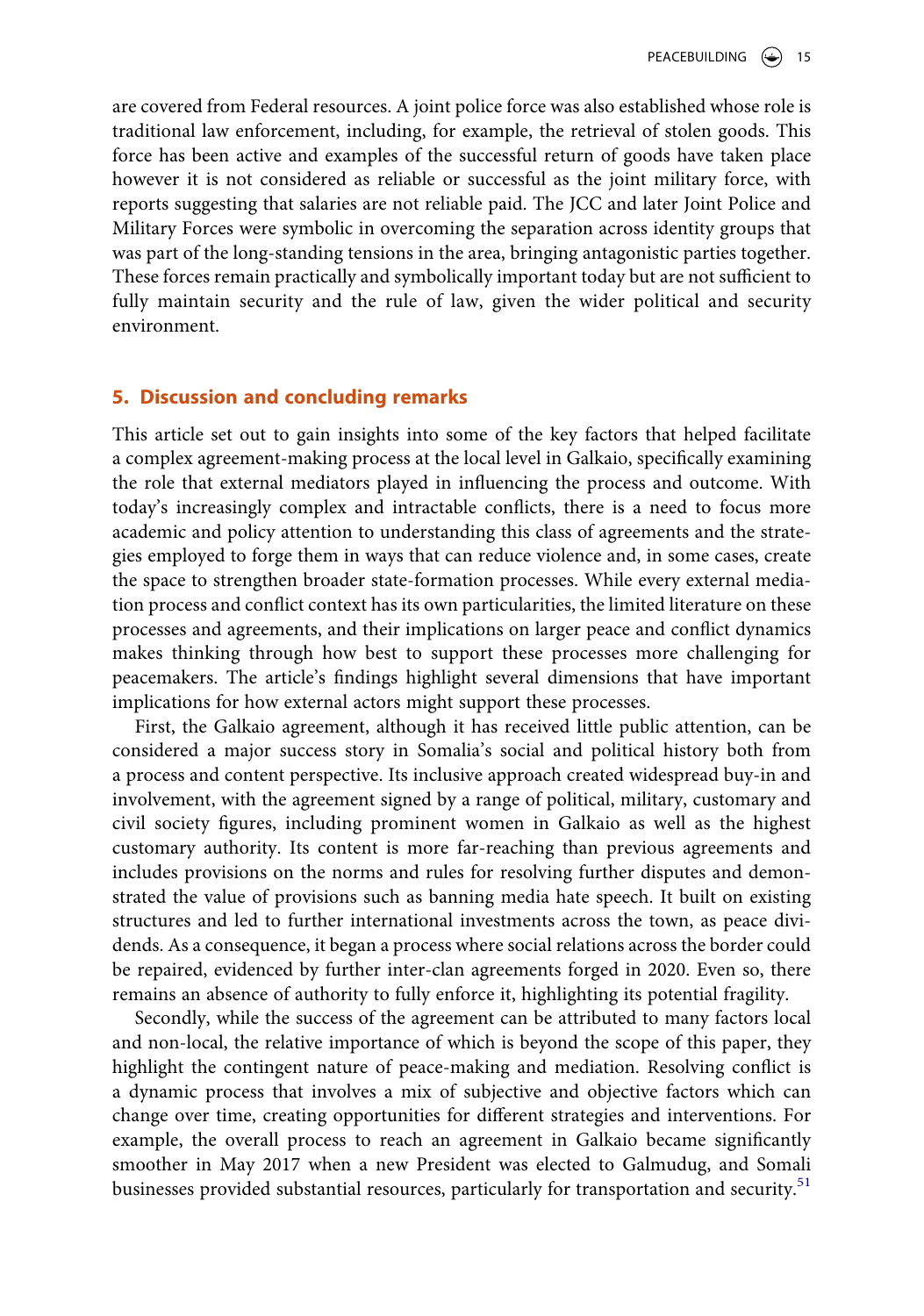Another factor was the significant Somali public and international pressure to resolve the crisis, given their shared interests to maintain and strengthen the new Government and political system, after three decades of its absence.

Third, the mediation approaches and strategies adopted a peace-building orientation with their emphasis on facilitation, coordination and coalition-building. These approaches sought not simply to end violence but also to restore social relations and address economic and social drivers of conflict at different levels. From the start, there was deep appreciation of how different layers inter-related and interacted, due to the involvement of long-standing actors such as Interpeace and PDRC as well as the sensitivity, skill and personal commitment of newer figures such as Ms Gassar. There was an appreciation of the need to encourage an elite-level agreement in order to create the space for local efforts to be supported. Experimentation with different approaches to sequencing, linking and moving between the multiple layers helped ensure its viability. With regard to the multiple external actors involved in peace-making, the UN SRSG's office took a leading role to better support a locally owned process and reduce perverse incentives such as forum-shopping.

At the same time, political economy analyses utilised by external actors like Ms. Gassar enabled her to understand and incentivise key stakeholders and potential spoilers, whether by facilitating access and networking or reframing problems as opportunities, while also being part of the building of coalitions of civic-minded and peacebuildingoriented individuals to counter some of the logic of the political marketplace. The approach adopted by the informal peace network and the individuals highlighted, working for the respective agencies, could be described as an 'activist' approach. Recognising the symbolic power of women activists and youth groups that were already playing a role in peace and bringing them in to the official process were all symbolic of extending the reach of discussions from military figures to civil figures and participation. The ascendancy of personal and transactional relationships over institutional norms in such contexts can be plied to the mediating world where *civic/peace-building activists can be contrasted with political entrepreneurs*; both are acting in the same environment but following different agendas and norms.

Fourth, through this study, we sought to highlight the importance of personal mediator characteristics and identities and their relationship to the strategies employed and outcomes achieved. Key personnel in the SRSG's office, inInterpeace and in PDRC had a deep commitment and knowledge, as well as the capacity to network extensively with a wide range of figures across clans, from the military to civil society, and at elite levels as well as local levels. The role and history of Interpeace, with its partners, is a critical aspect to this story, and its engagement reflects its own history and continuity in Somalia, institutionally and through key individuals; Interpeace had a stability of leadership, staff and partners for many years, and an impressive participatory research model. The organisation has drawn upon expertise from the research and academic world as well as from Somalis themselves.

However, unpacking the identity of so-called 'international' actors is important. Several interviewees for this paper point out the importance of a 'passion' and commitment of those involved in the mediation and intervention process, that appears to go far beyond the institutional position they hold. For Ilham Gassar, this was a deeply personal